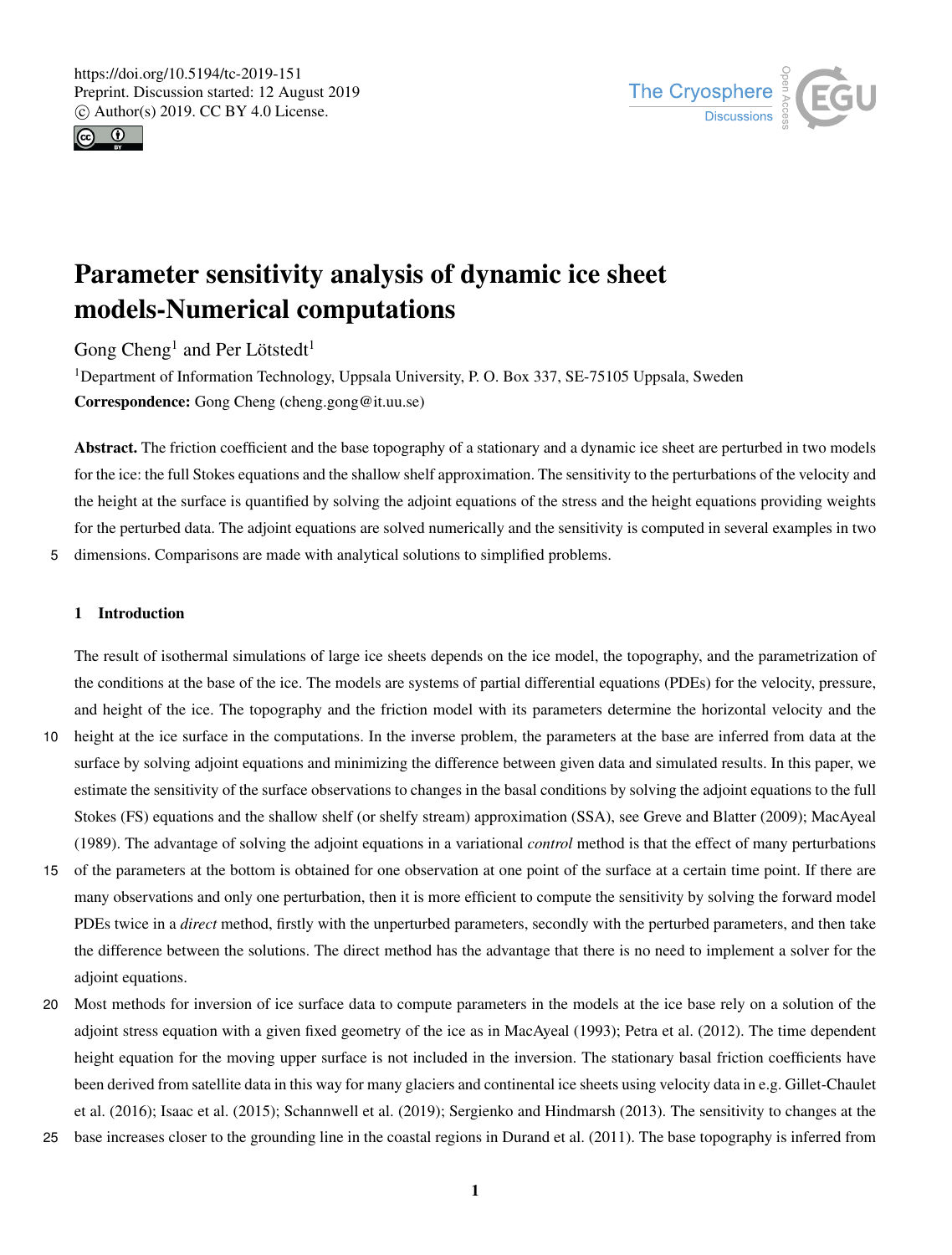



height data in van Pelt et al. (2013) without solving the adjoint equations. The conditions between the ice and the bedrock vary in time and sometimes the friction parameter varies several orders of magnitude in a decade in Jay-Allemand et al. (2011). In addition, there are variations on seasonal and diurnal time scales with examples in Schoof (2010); Shannon et al. (2013); Vallot et al. (2017). Other time dependent forces are considered in Seddik et al. (2019). The effect of a seasonal variation of

- 5 the lubrication at the base of the ice is studied in Shannon et al. (2013) for the Greenland ice sheet by solving the FS and other high order equations. Fast temporal variations in the meltwater under the ice drive the ice flow in the analysis in Schoof (2010). The spatial and temporal variations of the basal conditions are inferred from satellite data in Larour et al. (2014) with an inverse method for SSA and automatic differentiation. Based on observations, the conclusion in Sole et al. (2011) is also that the annual change of the water drainage under the ice affects the sliding and the acceleration and deceleration of the ice. Here,
- 10 we solve the adjoint equations to both the stress equation and the time dependent height equation in FS and SSA to examine how the dynamics of the models change the sensitivity to the base parameters. The adjoint equations are derived and analytical solutions are found to simplified equations in a companion paper by Cheng and Lötstedt (2019). The forward advection equation for the height and the stress equations for the velocity for FS are here solved numerically in
- two dimensions (2D) with Elmer/Ice (Gagliardini et al. (2013); Gillet-Chaulet et al. (2012)). The solver of the adjoint stress 15 equation in Elmer/Ice is amended by the adjoint height equation. The forward and adjoint SSA equations are solved in 2D by a finite difference method. The perturbations are observed in the velocity and the height at certain points in space and time. Comparisons are made for steady state and time dependent problems between a direct calculation of the change at the
- ice surface and using the control technique with the adjoint solution. Simplified adjoint stress equations have been proposed and used in Martin and Monnier (2014); Morlighem et al. (2013); Mosbeux et al. (2016). The sensitivity in the SSA model 20 is evaluated here for such simplifications in the adjoint SSA equations. The numerical solutions are also compared to the
- analytical formulas in Cheng and Lötstedt (2019). There is a transfer matrix between the perturbations in the parameters at the base and the observations at the surface. The properties of this matrix are evaluated to see which combinations of perturbations and observations that are well and ill-conditioned. In an ill-conditioned problem, the sensitivity is low at the surface to perturbations at the base. This matrix can be used to quantify the uncertainty in the ice flow due to uncertainties in
- 25 the model parameters, see e.g. Bulthuis et al. (2019); Schlegel et al. (2018); Smith (2014). The ice equations and the corresponding adjoint equations for FS and SSA are given in Sect. 2. The computed sensitivities are compared for the direct method and the control method in Sect. 3 for steady state and time dependent problems in 2D. The ice configuration is taken from the MISMIP benchmark project in Pattyn et al. (2012). The results are discussed and conclusions are drawn in Sections 4 and 5. Formulas from Cheng and Lötstedt (2019) are found in Appendix A.
- 30 Vectors and matrices are written in bold as a and A. The operations  $\otimes$ ,:, and  $\star$  on vectors a and c, matrices A and C, and four index tensors A are defined by

$$
(\mathbf{a} \otimes \mathbf{c})_{ij} = a_i c_j, \quad \mathbf{a} : \mathbf{c} = \mathbf{a} \cdot \mathbf{c} = \sum_i a_i c_i,
$$
  
\n
$$
(\mathbf{A} \otimes \mathbf{C})_{ijkl} = A_{ij} C_{kl}, \quad \mathbf{A} : \mathbf{C} = \sum_{ij} A_{ij} C_{ij}, \quad (\mathbf{A} \star \mathbf{C})_{ij} = \sum_{kl} A_{ijkl} C_{kl}.
$$
\n(1)

The norm of a vector **a** is defined by  $\|\mathbf{a}\| = (\mathbf{a} \cdot \mathbf{a})^{1/2}$ .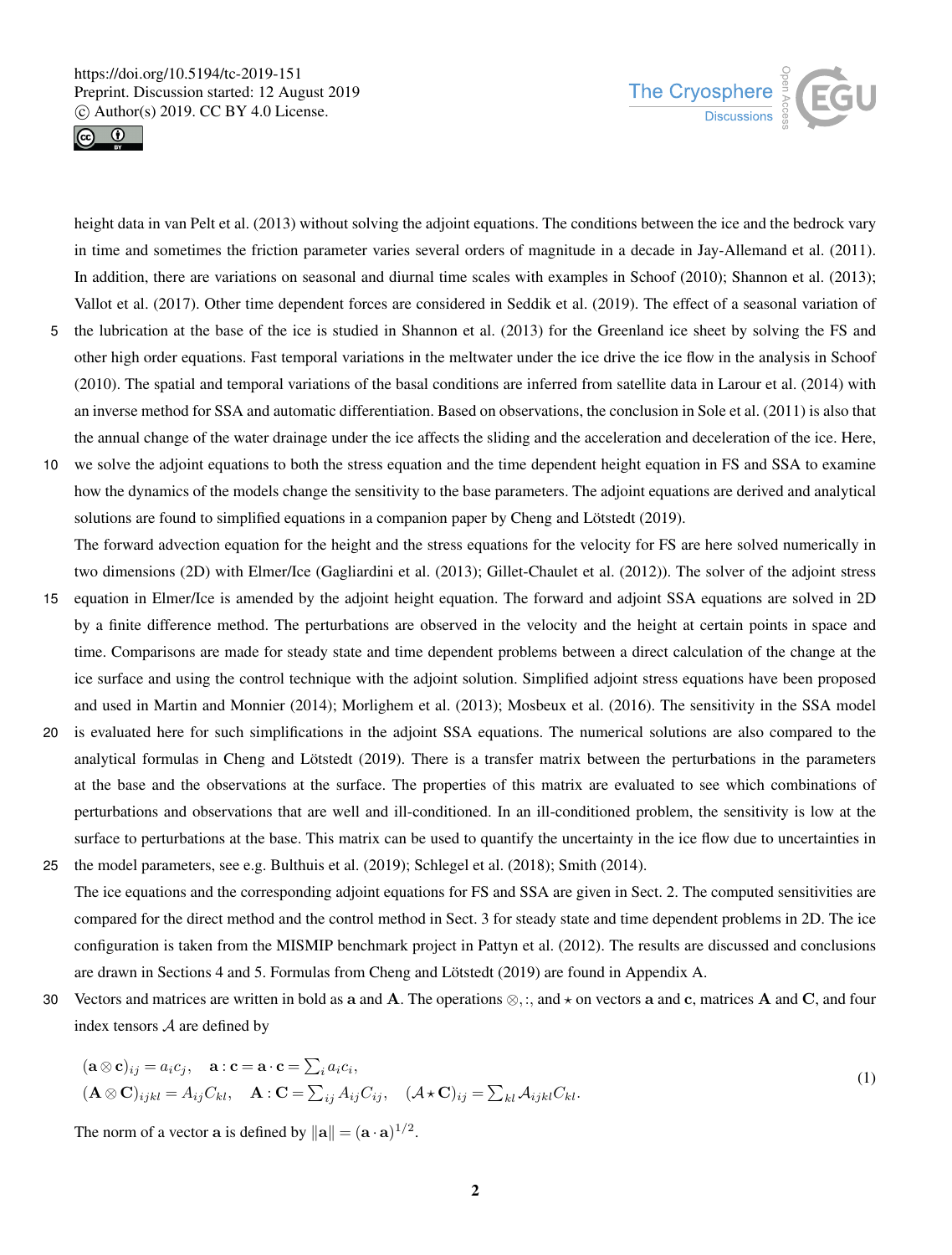



# 2 Ice models

The equations of two ice models and their adjoint equations are stated in this section. The FS equations are considered to be an accurate model of ice sheets and the SSA equations are an approximation of the FS equations suitable e.g. for fast flowing ice on the ground and ice floating on water, see Greve and Blatter (2009).

# 5 2.1 Full Stokes equations

The FS equations are a system of PDEs for the velocity of the ice  $\mathbf{u}(\mathbf{x},t) = (u_1, u_2, u_3)^T$ , the pressure  $p(\mathbf{x},t)$ , and the height  $h(x, y, t)$  with the coordinates  $\mathbf{x} = (x, y, z)$  and time t. There is a stress equation satisfied by u and p and an advection equation for h. The adjoint equation of the stress equation is derived in Petra et al. (2012) and the adjoint equations of the stress and the height equations are found in Cheng and Lötstedt (2019). The sensitivity of observations of the velocity and the height of the 10 ice surface is derived for perturbations in the friction coefficient at the ice base.

The domain of the ice is  $\Omega$  with boundary  $\Gamma$  in three dimensions (3D). The boundary consists of the ice surface at the upper boundary Γ<sub>s</sub>, the lower boundary at the ice base Γ<sub>b</sub> and Γ<sub>w</sub>, and the vertical, lateral boundaries Γ<sub>u</sub> and Γ<sub>d</sub> where Γ<sub>u</sub> is the upstream boundary with  $\mathbf{n} \cdot \mathbf{u} \le 0$  and  $\Gamma_d$  is the downstream boundary with  $\mathbf{n} \cdot \mathbf{u} > 0$ . The normal of  $\Gamma$  pointing outward is denoted by n. The projection of  $\Gamma_s$  and  $\Gamma_b$  on the horizontal  $x - y$  plane is  $\omega$  and the projections of  $\Gamma_u$  and  $\Gamma_d$  are  $\gamma_u$  and  $\gamma_d$ ,

15 respectively. The z coordinate of the grounded base  $\Gamma_b$  is the topography and the bathymetry  $b(x,y)$ . The grounding line  $\gamma_{GL}$ separates Γ<sub>b</sub> on  $\omega$  from Γ<sub>w</sub> floating on water with a moving z-coordinate  $z_b(x, y, t)$ . Formal definitions of these domains are

$$
\Omega = \{ \mathbf{x} | (x, y) \in \omega, b(x, y) \le z \le h(x, y, t) \},
$$
  
\n
$$
\Gamma_s = \{ \mathbf{x} | (x, y) \in \omega, z = h(x, y, t) \},
$$
  
\n
$$
\Gamma_b = \{ \mathbf{x} | (x, y) \in \omega, z = b(x, y), x < x_{GL}(y) \},
$$
  
\n
$$
\Gamma_w = \{ \mathbf{x} | (x, y) \in \omega, z = z_b(x, y, t), x > x_{GL}(y) \},
$$
  
\n
$$
\Gamma_u = \{ \mathbf{x} | (x, y) \in \gamma_u, b(x, y) \le z \le h(x, y, t) \},
$$
  
\n
$$
\Gamma_d = \{ \mathbf{x} | (x, y) \in \gamma_d, b(x, y) \le z \le h(x, y, t) \}.
$$
\n(2)

Let I be the identity matrix. The projection of a vector on the tangential plane of  $\Gamma_b$  is denoted by  $T = I - n \otimes n$  as in Petra et al. (2012). In 2D,  $\mathbf{x} = (x, z)^T$ ,  $\omega = [0, L]$ ,  $\gamma_u = 0$ , and  $\gamma_d = L$ .

#### 20 2.1.1 Forward equations

The definitions of the strain rate  $D$  and the viscosity  $\eta$  of the ice are

$$
\mathbf{D} = \frac{1}{2} (\nabla \mathbf{u} + \nabla \mathbf{u}^T), \ \eta(\mathbf{u}) = \frac{1}{2} A^{-\frac{1}{n}} (\text{tr} \mathbf{D}^2(\mathbf{u}))^\nu, \ \nu = \frac{1-n}{2n}.
$$

The trace of  $D^2$  is  $trD^2$  and the rate factor A depends on the temperature of the ice, here assumed to be constant in isothermal flow. The material constant  $n > 0$  is given in Glen's flow law. Then the stress tensor is

$$
25 \quad \sigma(\mathbf{u},p) = 2\eta \mathbf{D}(\mathbf{u}) - p\mathbf{I}.\tag{4}
$$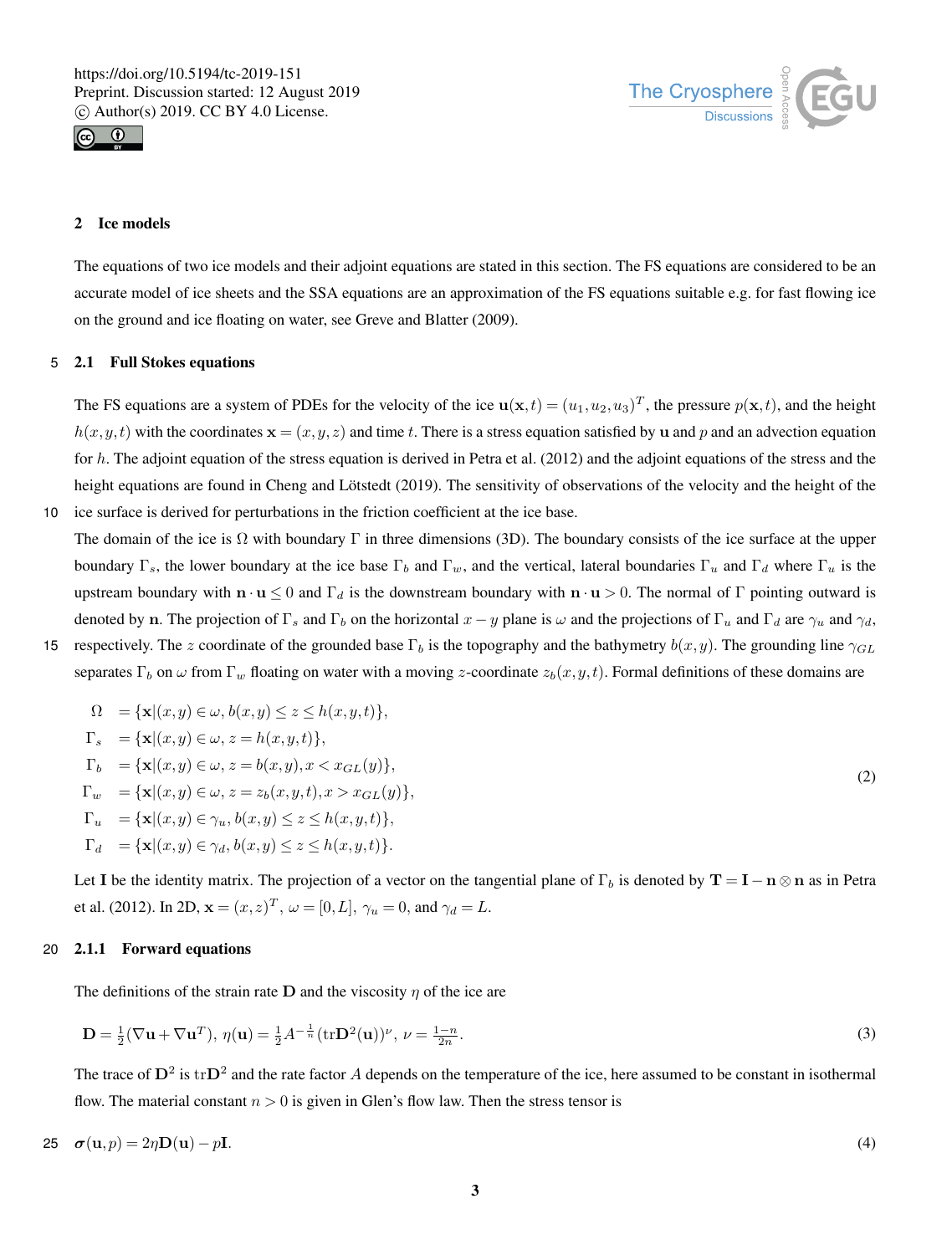



Let  $\rho$  be the density of the ice, g be the gravitational acceleration and a be the accumulation/ablation rate on the surface  $\Gamma_s$ . The notation is simplified with the slope vectors  $\mathbf{h} = (h_x, h_y, -1)^T$  in 3D and  $\mathbf{h} = (h_x, -1)^T$  in 2D. A subscript  $x, y, z$ , or t on a variable denotes a partial derivative such that e.g.  $h_x = \partial h/\partial x$ . Then the forward FS equations for h, u, and p are

- $h_t$  + **h** · **u** = *a*, on  $\Gamma_s$ ,  $h(\mathbf{x},0) = h_0(\mathbf{x}), \mathbf{x} \in \omega, \quad h(\mathbf{x},t) = h_\gamma(\mathbf{x},t), \mathbf{x} \in \gamma_u,$  $-\nabla \cdot \boldsymbol{\sigma}(\mathbf{u},p) = -\nabla \cdot (2\eta(\mathbf{u})\mathbf{D}(\mathbf{u})) + \nabla p = \rho \mathbf{g}, \quad \nabla \cdot \mathbf{u} = 0$ , in  $\Omega(t)$ ,  $\sigma$ n = 0, on  $\Gamma_s$ ,  $\mathbf{T}\boldsymbol{\sigma}\mathbf{n} = -Cf(\mathbf{T}\mathbf{u})\mathbf{T}\mathbf{u}, \quad \mathbf{n} \cdot \mathbf{u} = 0, \text{ on } \Gamma_b.$ (5)
- 5 The initial data for h are  $h_0(\mathbf{x})$  and  $h_\gamma(\mathbf{x}, t)$  is specified on the inflow boundary  $\gamma_u$ . The expression  $Cf(\mathbf{T}u)$  defines the friction law with variable coefficient  $C(\mathbf{x}, t)$  and a function  $f(\cdot)$  of the projected velocity **Tu**, e.g. as in Weertman (1957) where

$$
f(\mathbf{u}) = \|\mathbf{u}\|^{m-1}, \quad m > 0.
$$
 (6)

The Dirichlet boundary conditions of **u** on  $\Gamma_u$  and  $\Gamma_d$  are set to be  $\mathbf{u}_u$  and  $\mathbf{u}_d$ .

# 2.1.2 Adjoint equations

10 We observe a quantity

$$
\mathcal{F} = \int_{0}^{T} \int_{\Gamma_s} F(\mathbf{u}, h) \, \mathrm{d}\mathbf{x} \mathrm{d}t \tag{7}
$$

at the surface  $\Gamma_s$  when  $t \in [0,T]$ . For example, if the ice is in the steady state and  $F(\mathbf{u}) = u_1 \delta(\mathbf{x} - \mathbf{x}_*)$  with the Dirac delta  $\delta$ then the observation is the x component of u at  $x_*$ 

$$
\mathcal{F} = \int\limits_{\Gamma_s} F(\mathbf{u}) \, \mathrm{d} \mathbf{x} = u_1(\mathbf{x}_*).
$$

15 If  $F(h) = h\delta(\mathbf{x} - \mathbf{x}_*)$  then the height is observed

$$
\mathcal{F} = \int\limits_{\Gamma_s} F(h) \, \mathrm{d} \mathbf{x} = h(\mathbf{x}_*).
$$

The adjoint equations depend on the first variations  $F_u$  and  $F_h$  of  $F(u,h)$  with respect to u and h. In the first example above,  $F_{\mathbf{u}} = (\delta(\mathbf{x} - \mathbf{x}_*), 0, 0)^T$  and  $F_h = 0$  and in the second example  $F_{\mathbf{u}} = \mathbf{0}$  and  $F_h = \delta(\mathbf{x} - \mathbf{x}_*).$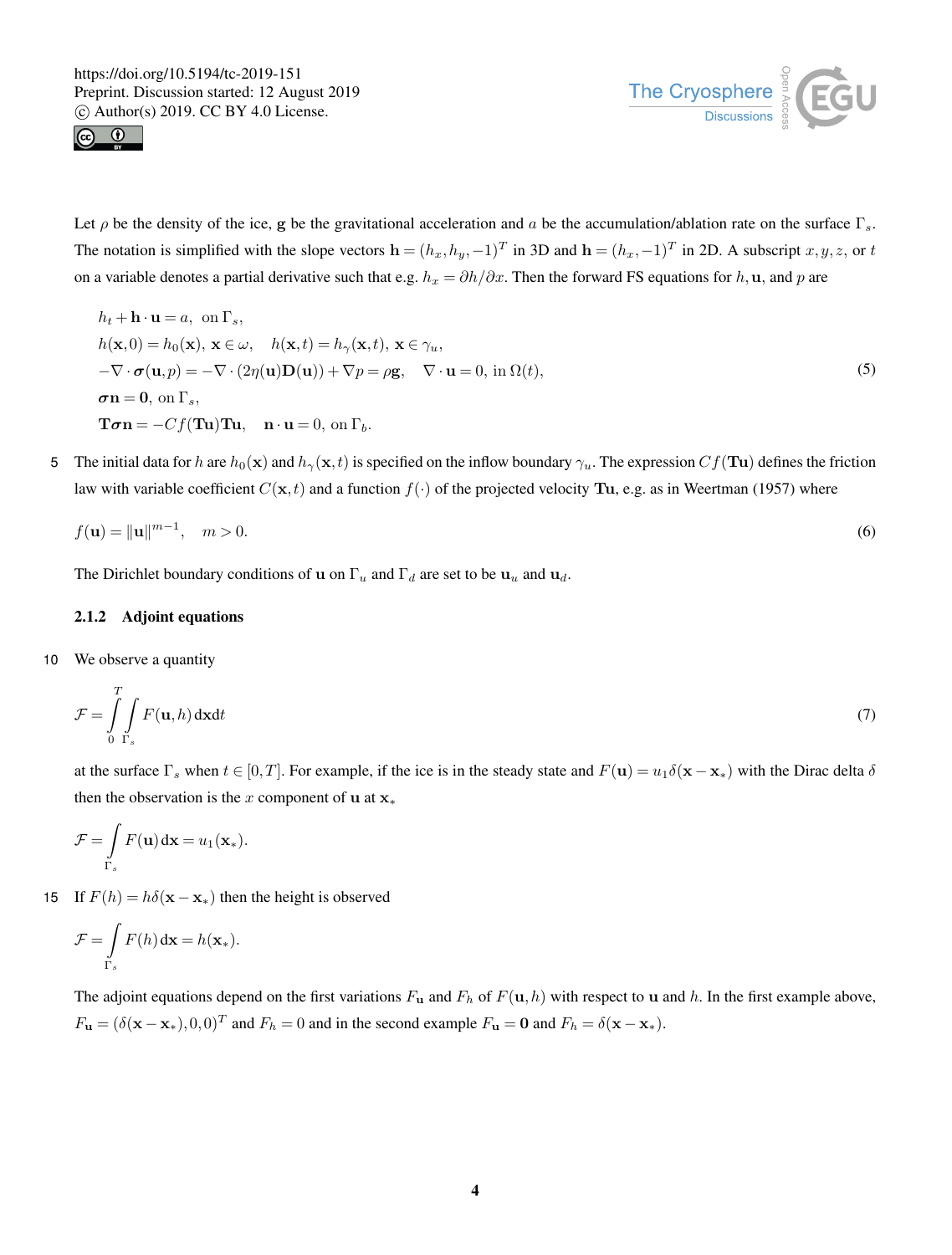



The adjoint FS equations form a system of PDEs for the adjoint height  $\psi$ , the adjoint velocity v, and the adjoint pressure q. There is an advection equation for  $\psi$  and an adjoint stress equation for **v** and q such that

$$
\psi_t + \nabla \cdot (\mathbf{u}\psi) - \mathbf{h} \cdot \mathbf{u}_z \psi = F_h + F_\mathbf{u} \cdot \mathbf{u}_z, \text{ on } \Gamma_s,
$$
  
\n
$$
\psi(\mathbf{x}, T) = 0, \ \psi(\mathbf{x}, t) = 0, \text{ on } \Gamma_d,
$$
  
\n
$$
-\nabla \cdot \tilde{\sigma}(\mathbf{v}, q) = -\nabla \cdot (2\tilde{\eta}(\mathbf{u}) \star \mathbf{D}(\mathbf{v})) + \nabla q = \mathbf{0}, \quad \nabla \cdot \mathbf{v} = 0, \text{ in } \Omega(t),
$$
  
\n
$$
\tilde{\sigma}(\mathbf{v}, q)\mathbf{n} = -(F_\mathbf{u} + \psi \mathbf{h}), \text{ on } \Gamma_s,
$$
  
\n
$$
\mathbf{T}\tilde{\sigma}(\mathbf{v}, q)\mathbf{n} = -C f(\mathbf{T} \mathbf{u}) (\mathbf{I} + \mathbf{F}_b(\mathbf{T} \mathbf{u})) \mathbf{T} \mathbf{v}, \text{ on } \Gamma_b,
$$
  
\n
$$
\mathbf{n} \cdot \mathbf{v} = 0, \text{ on } \Gamma_b,
$$
  
\n(8)

where the adjoint viscosity, adjoint stress, and linearized friction law in Eq. (8) are according to Petra et al. (2012)

$$
\tilde{\eta}(\mathbf{u}) = \eta(\mathbf{u}) \left( \mathcal{I} + \frac{1-n}{n\mathbf{D}(\mathbf{u}) \cdot \mathbf{D}(\mathbf{u})} \mathbf{D}(\mathbf{u}) \otimes \mathbf{D}(\mathbf{u}) \right),
$$
  
\n5  $\tilde{\sigma}(\mathbf{v}, q) = 2\tilde{\eta}(\mathbf{u}) \star \mathbf{D}(\mathbf{v}) - q\mathbf{I},$   
\n $\mathbf{F}_b(\mathbf{T}\mathbf{u}) = \frac{m-1}{\mathbf{T}\mathbf{u} \cdot \mathbf{T}\mathbf{u}}(\mathbf{T}\mathbf{u}) \otimes (\mathbf{T}\mathbf{u}).$ \n(9)

The tensor *I* with four indices ijkl is 1 when  $i = j = k = l$  and 0 otherwise. The perturbation of the observation in Eq.  $(7)$  with respect to a perturbation in the friction coefficient C is

$$
\delta \mathcal{F} = \int_{0}^{T} \int_{\Gamma_b} f(\mathbf{T} \mathbf{u}) \mathbf{T} \mathbf{u} \cdot \mathbf{T} \mathbf{v} \, \delta C \, \mathrm{d}\mathbf{x} \, \mathrm{d}t \tag{10}
$$

involving the tangential projections of the forward and adjoint velocities Tu and Tv at the grounded ice base  $\Gamma_b$ . This expres-10 sion is derived in Cheng and Lötstedt (2019) and Petra et al. (2012) via the perturbation of the Lagrangian of the system of equations and evaluating it at the forward and adjoint solutions.

Only perturbations in C are considered here for the FS model. Via the Lagrangian, the result of perturbations  $\delta b$  in the topography can be derived but the complexity of the adjoint Eq. (8) would increase considerably.

#### 2.2 Shallow shelf approximation

15 In the shallow shelf approximation of the FS equations, the velocity is constant in the vertical direction and the pressure is given by the cryostatic approximation (Greve and Blatter (2009); MacAyeal (1989)). The sensitivity of observations of the velocity at the surface and the height to perturbations in friction coefficients and the base topography is quantified for the SSA model.

# 2.2.1 Forward equations

20 It is sufficient to solve for the horizontal velocity  $\mathbf{u} = (u_1, u_2)^T$  when  $\mathbf{x} = (x, y) \in \omega$  thus simplifying the 3D FS problem Eq. (5) considerably. The viscosity in the SSA is

$$
\eta(\mathbf{u}) = \frac{1}{2} A^{-\frac{1}{n}} \left( u_{1x}^2 + u_{2y}^2 + \frac{1}{4} (u_{1y} + u_{2x})^2 + u_{1x} u_{2y} \right)^{\nu} = \frac{1}{2} A^{-\frac{1}{n}} \left( \frac{1}{2} \mathbf{B} : \mathbf{D} \right)^{\nu},\tag{11}
$$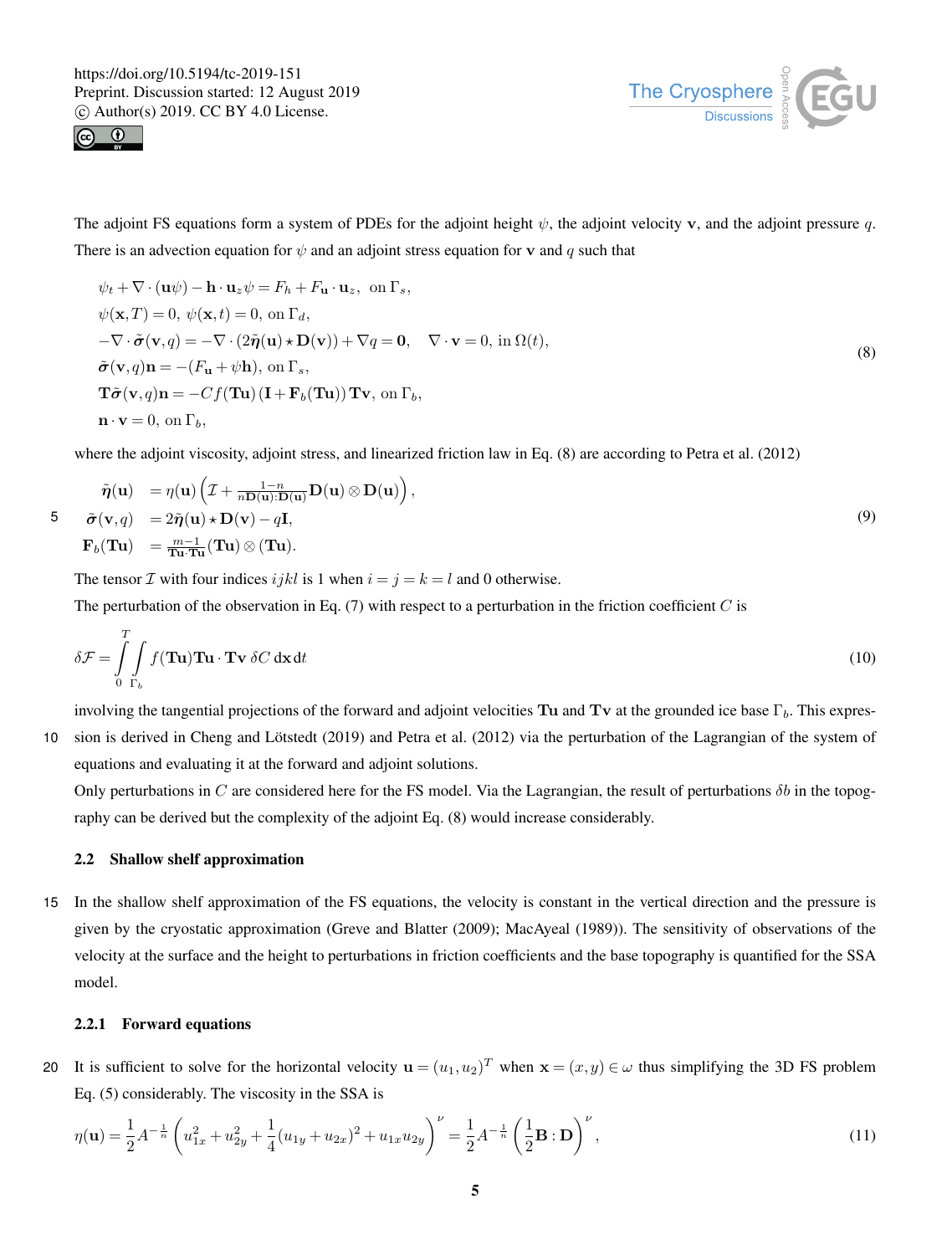



where  $B(u) = D(u) + \nabla \cdot uI$ . The stress tensor  $\varsigma(u)$  in SSA is defined by

$$
\boldsymbol{\varsigma}(\mathbf{u}) = 2H\eta \mathbf{B}(\mathbf{u}).\tag{12}
$$

Let n be the outward normal vector of the boundary  $\gamma$ , t the tangential vector such that  $n \cdot t = 0$ , and  $H = h - b$  the thickness of the ice. The friction law is defined as in the FS case in Eq. (6) where the basal velocity is replaced by the horizontal velocity 5 since the vertical variation is neglected in SSA. Under the floating ice shelf on  $\Gamma_w$ ,  $C = 0$  in the friction law.

The ice dynamics system is

$$
h_t + \nabla \cdot (\mathbf{u}H) = a, \ 0 \le t \le T, \ \mathbf{x} \in \omega,
$$
  
\n
$$
h(\mathbf{x}, 0) = h_0(\mathbf{x}), \ \mathbf{x} \in \omega, \quad h(\mathbf{x}, t) = h_\gamma(\mathbf{x}, t), \ \mathbf{x} \in \gamma_u,
$$
  
\n
$$
\nabla \cdot \mathbf{S} - Cf(\mathbf{u})\mathbf{u} = \rho g H \nabla h, \ \mathbf{x} \in \omega,
$$
  
\n
$$
\mathbf{n} \cdot \mathbf{u}(\mathbf{x}, t) = u_{\text{in}}(\mathbf{x}, t), \mathbf{x} \in \gamma_u, \quad \mathbf{n} \cdot \mathbf{u}(\mathbf{x}, t) = u_{\text{out}}(\mathbf{x}, t), \mathbf{x} \in \gamma_d,
$$
  
\n
$$
\mathbf{t} \cdot \mathbf{S} = -C_\gamma f_\gamma(\mathbf{t} \cdot \mathbf{u}) \mathbf{t} \cdot \mathbf{u}, \ \mathbf{x} \in \gamma_g, \quad \mathbf{t} \cdot \mathbf{S} = 0, \ \mathbf{x} \in \gamma_w,
$$
\n(13)

where  $u_{\text{in}} \leq 0$  and  $u_{\text{out}} > 0$  are the inflow and outflow normal velocities on  $\gamma_u$  and  $\gamma_d$  of the boundary  $\gamma = \gamma_u \cup \gamma_d$ . The friction on the lateral side of the ice  $\gamma = \gamma_g \cup \gamma_w$  depends on the tangential velocity  $\mathbf{t} \cdot \mathbf{u}$  there. The friction law  $C_{\gamma} f_{\gamma}(\mathbf{t} \cdot \mathbf{u})$  on  $\gamma_g$  is 10 not necessarily the same as  $Cf(\mathbf{u})$  on  $\omega$ .

The structure of the SSA system Eq. (13) is similar to the FS equations in Eq. (5). However, the velocity u is not divergence free in SSA and  $B \neq D$  due to the cryostatic approximation.

# 2.2.2 Adjoint equations

The adjoint SSA equations are derived in Cheng and Lötstedt (2019) as in Sect. 2.1.2 by forming the Lagrangian and partial 15 integration using the forward equations and the boundary conditions in Eq. (13). The adjoint viscosity  $\tilde{\eta}$  and adjoint stress  $\tilde{\zeta}$ are defined by

$$
\tilde{\boldsymbol{\eta}}(\mathbf{u}) = \eta(\mathbf{u}) \left( \mathcal{I} + \frac{1 - n}{n \mathbf{B}(\mathbf{u}): \mathbf{D}(\mathbf{u})} \mathbf{B}(\mathbf{u}) \otimes \mathbf{D}(\mathbf{u}) \right),\n\tilde{\boldsymbol{\varsigma}}(\mathbf{v}) = 2H\tilde{\boldsymbol{\eta}}(\mathbf{u}) \star \mathbf{B}(\mathbf{v}),
$$
\n(14)

cf.  $\tilde{\eta}$  and  $\tilde{\sigma}$  in Eq. (9). The adjoint SSA equations are

$$
\psi_t + \mathbf{u} \cdot \nabla \psi + 2\eta \mathbf{B}(\mathbf{u}) : \mathbf{D}(\mathbf{v}) - \rho g H \nabla \cdot \mathbf{v} + \rho g \mathbf{v} \cdot \nabla b = F_h, \text{ in } \omega,
$$
  
\n
$$
\psi(\mathbf{x}, T) = 0, \text{ in } \omega, \quad \psi(\mathbf{x}, t) = 0, \text{ on } \gamma_w,
$$
  
\n
$$
\nabla \cdot \tilde{\mathbf{v}}(\mathbf{v}) - C f(\mathbf{u})(\mathbf{I} + \mathbf{F}_{\omega}(\mathbf{u}))\mathbf{v} - H \nabla \psi = -F_{\mathbf{u}}, \text{ in } \omega,
$$
  
\n
$$
\mathbf{t} \cdot \tilde{\mathbf{v}}(\mathbf{v})\mathbf{n} = -C_{\gamma} f_{\gamma}(\mathbf{t} \cdot \mathbf{u})(1 + F_{\gamma}(\mathbf{t} \cdot \mathbf{u}))\mathbf{t} \cdot \mathbf{v}, \text{ on } \gamma_g, \quad \mathbf{t} \cdot \tilde{\mathbf{v}}(\mathbf{v})\mathbf{n} = 0, \text{ on } \gamma_w,
$$
  
\n
$$
\mathbf{n} \cdot \mathbf{v} = 0, \text{ on } \gamma.
$$
 (15)

20 Compared to Eq. (8), the advection equation depends on v and the influence of  $\psi$  in the stress equation is different in Eq. (15). With a Weertman friction law Eq. (6), the terms  $\mathbf{F}_{\omega}$  and  $F_{\gamma}$  in the adjoint basal friction and the lateral friction in Eq. (15) are

$$
\mathbf{F}_{\omega}(\mathbf{u}) = \frac{m-1}{\mathbf{u} \cdot \mathbf{u}} \mathbf{u} \otimes \mathbf{u}, \quad F_{\gamma} = m-1.
$$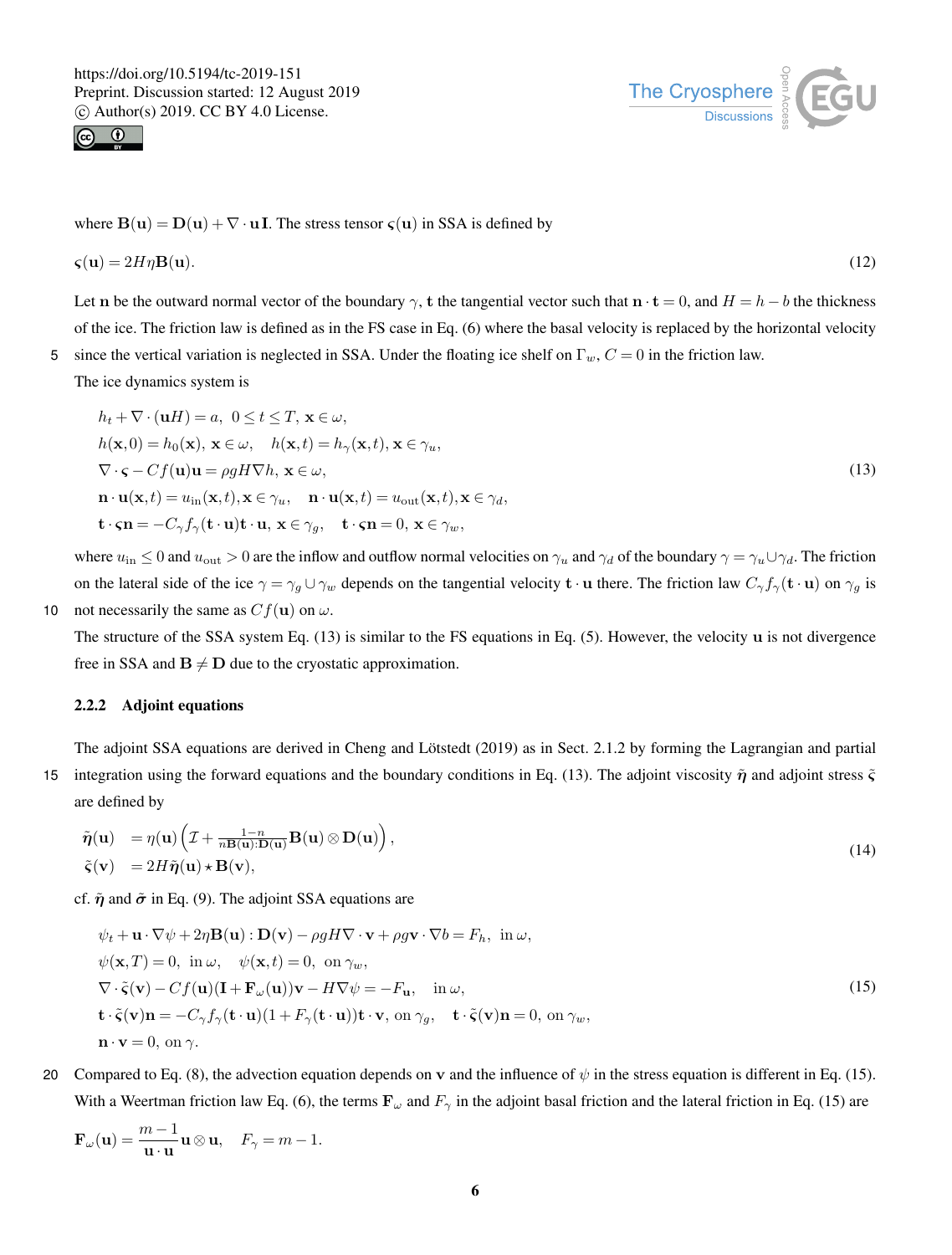



The friction coefficients on the base and the lateral sides are perturbed by  $\delta C$  and  $\delta C_{\gamma}$  and the topography is perturbed by  $\delta b$ in the SSA model. Then the perturbation  $\delta \mathcal{F}$  in the observation  $\mathcal{F}$  in Eq. (7) is (Cheng and Lötstedt (2019))

$$
\delta \mathcal{F} = \int_{0}^{T} \int_{\omega} (2\eta \mathbf{B}(\mathbf{u}) : \mathbf{D}(\mathbf{v}) + \rho g \mathbf{v} \cdot \nabla h + \nabla \psi \cdot \mathbf{u}) \delta b - f(\mathbf{u}) \mathbf{u} \cdot \mathbf{v} \delta C \, d\mathbf{x} dt - \int_{0}^{T} \int_{\gamma_g} f_{\gamma}(\mathbf{t} \cdot \mathbf{u}) \mathbf{t} \cdot \mathbf{u} \mathbf{t} \cdot \mathbf{v} \delta C_{\gamma} ds dt.
$$
 (16)

## 2.2.3 Forward and adjoint SSA in 2D

5 In the 2D model,  $u_2 = 0$ , derivatives with respect to y vanish, and the lateral friction force is neglected,  $C_\gamma = 0$ . The ice domains are the grounded and floating parts  $\Gamma_b = [0, x_{GL}]$  and  $\Gamma_w = (x_{GL}, L]$  where  $x_{GL}$  is the position of the grounding line. The friction coefficient C is positive on  $\Gamma_b$  and  $C = 0$  on  $\Gamma_w$ . The forward and adjoint equations in 2D are derived from Eq. (13) and Eq. (15) by letting H and  $u_1$  be independent of y and taking  $u_2 = 0$ . The notation is simplified if we let  $u = u_1$ and  $v = v_1$ . The forward equations follow from Eq. (13)

$$
h_t + (uH)_x = a, \ 0 \le t \le T, \ 0 \le x \le L,
$$
  
\n
$$
h(x, 0) = h_0(x), \ h(0, t) = h_L(t),
$$
  
\n
$$
(H\eta u_x)_x - Cf(u)u - \rho g H h_x = 0, \ 0 \le x \le L,
$$
  
\n
$$
u(0, t) = u_L(t), \ u(L, t) = u_c(t).
$$
\n(17)

Assume that  $u > 0$  and  $u_x > 0$ . There is an inflow of ice with speed  $u_L$  to the left and a calving rate  $u_c$  at  $x = L$ . The viscosity in Eq. (11) is simplified to  $\eta = 2A^{-1/n}u_x^{\nu}$ . The friction term is  $Cf(u)u = Cu^m$  with the Weertman law in Eq. (6). The adjoint variables v and  $\psi$  satisfy the adjoint equations in 2D

$$
\psi_t + u\psi_x + (\eta u_x - \rho g H)v_x + \rho g b_x v = F_h,\n0 \le t \le T, 0 \le x \le L,\n(\frac{1}{n} H \eta v_x)_x - Cmf(u)v - H\psi_x = -F_u,\n\psi(x,T) = 0, \psi(L,t) = 0, v(0,t) = 0, v(L,t) = 0,
$$
\n(18)

15 obtained from Eq. (14) and Eq. (15) or derived from Eq. (17) with equal result.

Perturbations  $\delta b$  and  $\delta C$  in the topography and the friction coefficient propagate to the surface as in Eq. (16)

$$
\delta \mathcal{F} = \int_{0}^{T} \int_{0}^{L} (\psi_x u + v_x \eta u_x + v \rho g h_x) \delta b - v f(u) u \delta C \, dx \, dt.
$$
\n(19)

#### 2.2.4 Discretized relations in 2D

In order to simplify the notation, only a 2D steady state problem for the SSA model is considered here but the analysis is 20 applicable to 3D steady state problems as well as time-dependent problems with the FS or SSA models.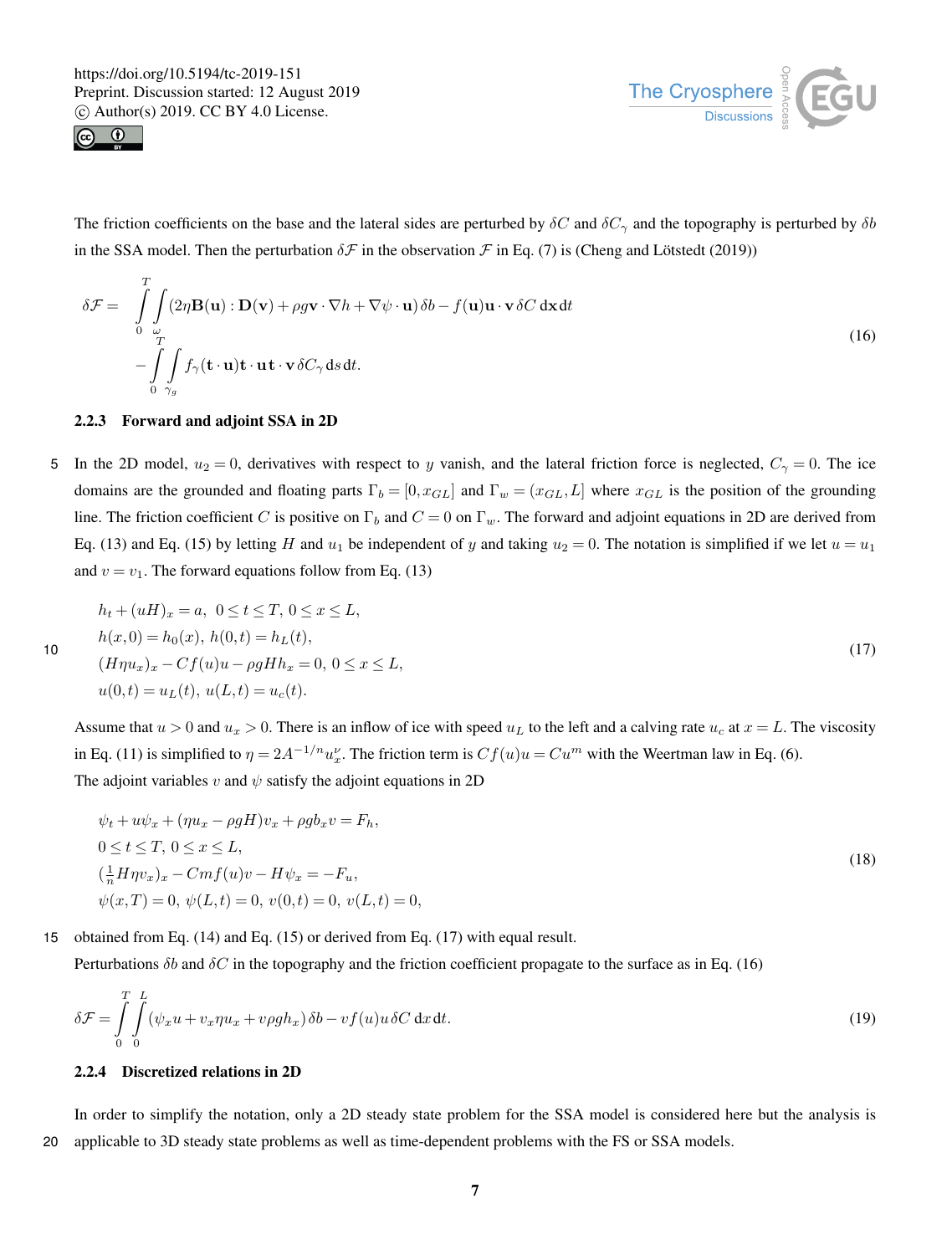



The time independent perturbation of F in Eq. (19) for the steady state solution is rewritten with  $F_u = \delta(x - x_*)$  and weights  $w_{ub}$  and  $w_{uc}$ 

$$
\delta u(x_*) = \delta \mathcal{F} = \int_0^L w_{ub} \delta b + w_{uc} \delta C \, dx,
$$
  
\n
$$
w_{ub}(x_*, x) = \psi_x u + v_x \eta u_x + v \rho g h_x, w_{uc}(x_*, x) = -v f(u) u.
$$
\n(20)

The weights  $w_{ub}$  and  $w_{uc}$  in Eq. (20) depend on both  $x_*$  and x. When h is observed the perturbation is

$$
5 \quad \delta h(x_*) = \int\limits_0^L w_{hb} \delta b + w_{hC} \delta C \, \mathrm{d}x,\tag{21}
$$

where the weights  $w_{hb}$  and  $w_{hc}$  have the same form as in Eq. (20) but with different  $\psi$  and  $v$ .

The relation is discretized by observing u at equidistant  $x_{*i}$ ,  $i = 1, 2, ..., M$ , with  $x_{*,i+1} - x_{*i} = \Delta x_*$  and perturbing b and C at  $x_j$ ,  $j = 1, 2, ..., N$ , with  $x_{j+1} - x_j = \Delta x$ . The integral in Eq. (20) is computed by the trapezoidal rule to have

$$
\delta u(x_{*i}) = \sum_{j=1}^{N} \mu_j(w_{ub}(x_{*i}, x_j) \delta b(x_j) + w_{uc}(x_{*i}, x_j) \delta C(x_j)) \Delta x,
$$
  
\n
$$
\mu_1 = 0.5, \mu_j = 1, j = 2, 3, ..., N - 1, \mu_N = 0.5,
$$
\n(22)

10 or in matrix form

$$
\delta \mathbf{u} = \mathbf{W}_{ub} \delta \mathbf{b} + \mathbf{W}_{uc} \delta \mathbf{C},\tag{23}
$$

with the matrix elements

$$
W_{ubij} = \mu_j w_{ub}(x_{*i}, x_j), W_{uCij} = \mu_j w_{uC}(x_{*i}, x_j),
$$
  

$$
i = 1, 2, ..., M, j = 1, 2, ..., N.
$$

In the same manner, there are matrices  $W_{hb}$  and  $W_{hc}$  connecting  $\delta h$  with  $\delta b$  and  $\delta C$ 

$$
15 \quad \delta h = \mathbf{W}_{hb}\delta \mathbf{b} + \mathbf{W}_{hc}\delta \mathbf{C}.\tag{24}
$$

The sensitivity of u to changes in b and C on  $\omega$  is given by the singular value decomposition (SVD) of  $W_{ub}$  and  $W_{uc}$  (Golub and Loan (1989)) defined by

$$
\mathbf{W}_{ub} = \mathbf{U}_{ub}\mathbf{\Sigma}_{ub}\mathbf{V}_{ub}^T,\, \mathbf{W}_{uC} = \mathbf{U}_{uC}\mathbf{\Sigma}_{uC}\mathbf{V}_{uC}^T,
$$

where  $U_{ub}$  and  $U_{uc}$  are of size  $M \times M$  and  $V_{ub}$  and  $V_{uc}$  are of size  $N \times N$ . They are orthogonal matrices, e.g.  $U_{ub}^T U_{ub} = I$ . 20 The diagonal matrices  $\Sigma_{ub}$  and  $\Sigma_{uc}$  are of size  $M \times N$  with non-negative singular values  $\sigma_{ubi}$  and  $\sigma_{uci}$  in the diagonals ordered from large to small for increasing  $i = 1, 2, ..., min(M, N)$ .

Consider a case with  $\delta$ **b** = 0, the perturbation is simplified to  $\delta$ **u** = W<sub>uC</sub> $\delta$ **C**. If  $M = N$  and the smallest singular value  $\sigma_{uCN} = \min_i \sigma_{uCi}$  is positive then

$$
\delta \mathbf{C} = \mathbf{W}_{uC}^{-1} \delta \mathbf{u} = \mathbf{V}_{uC} \mathbf{\Sigma}_{uC}^{-1} \mathbf{U}_{uC}^T \delta \mathbf{u}.
$$
\n(25)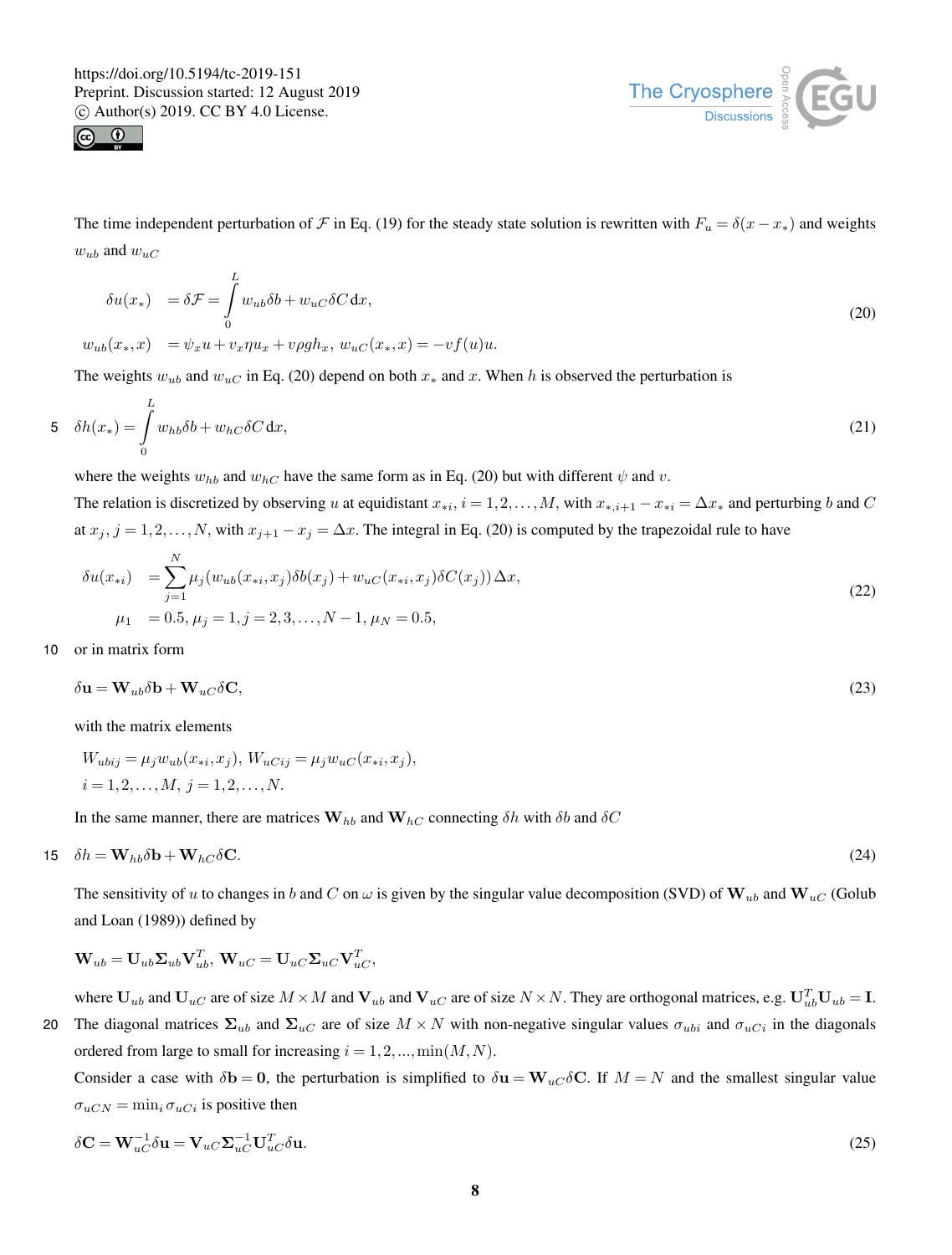



If  $M > N$  with more observations of  $\delta u_i$  than discrete  $\delta C_j$ , then  $\delta C$  for a given  $\delta u$  can be computed in the least squares sense by minimizing  $\|\delta \mathbf{u} - \mathbf{W}_{uC} \delta \mathbf{C}\|$  also with the solution

$$
\delta \mathbf{C} = \mathbf{V}_{uc} \mathbf{\Sigma}_{uc}^{-1} \mathbf{U}_{uc}^T \delta \mathbf{u},\tag{26}
$$

where  $\Sigma_{uC}^{-1}$  is the generalized inverse of  $\Sigma_{uC}$  of dimension  $N \times M$  with elements  $\sigma_{uC_i}^{-1}$  on the diagonal and 0 elsewhere.

- 5 The relation between δu and δC is well behaved in Eq. (25) and Eq. (26) if all the singular values  $σ_{uCi}$  are of similar size, but if some of them are much smaller than the other ones with  $\sigma_{Ci} \ll \sigma_{C1}$ ,  $i = J, J + 1, \ldots, \min(M, N)$ , then the relation is ill-conditioned. A large perturbation in  $C$  may then result in a hardly visible perturbation at the surface and a small observed perturbation in u may correspond to a large perturbation at the base. The same conclusions apply to  $W_{ub}$  and  $\sigma_{ubi}$  in the relation between  $\delta$ **u** and  $\delta$ **b** and to the sensitivity matrices  $\mathbf{W}_{hb}$  and  $\mathbf{W}_{hc}$  when  $F_h = \delta(x - x_*)$ .
- 10 The transfer functions in Gudmundsson (2003) between perturbations in b and C at the base and the observations u and h at the top are determined by linearization and Fourier transformation in a slab geometry. The transfer function for different wave numbers corresponds to the singular values in our analysis.

## 3 Results

In the numerical experiments we use a 2D constant downward-sloping bed with an ice profile from the MISMIP benchmark 15 project in Pattyn et al. (2012). The bedrock elevation in meters is given as

$$
b(x) = 720 - 778.5 \times \frac{x}{750 \text{ km}}.\tag{27}
$$

The initial configuration of the ice is a steady state solution achieved by the FS model using Elmer/Ice (Gagliardini et al. (2013)) with  $A = 1.38 \times 10^{-24} \text{ s}^{-1} \text{Pa}^{-3}$  with a grounding line position at  $x_{GL} = 1.053 \times 10^6 \text{ m}$  shown in Fig. 1. The Weertman type friction law in Eq. (6) in the forward problem has the exponent  $m = 1/3$  and a constant friction coefficient  $C_0 = 7.624 \times$ 20  $10^6 \text{ m}^{-1/3} \text{s}^{1/3}$  Pa. The remaining physical parameters are given in Table 1.

| Parameter                         | Quantity                |
|-----------------------------------|-------------------------|
| $\rho_w = 1000 \text{ kg m}^{-3}$ | Water density           |
| $\rho_i = 900 \text{ kg m}^{-3}$  | Ice density             |
| $q = 9.8 \text{ m s}^{-2}$        | Acceleration of gravity |
| $n=3$                             | Flow-law exponent       |
| $a = 0.3$ m year <sup>-1</sup>    | Accumulation rate       |

Table 1. The physical parameters of the ice.

Without losing the generality in the friction law and to investigate the relation between the basal velocity and the stress, the friction law exponent in the adjoint problem is assumed to be  $m = 1$  and the coefficient is calculated from the forward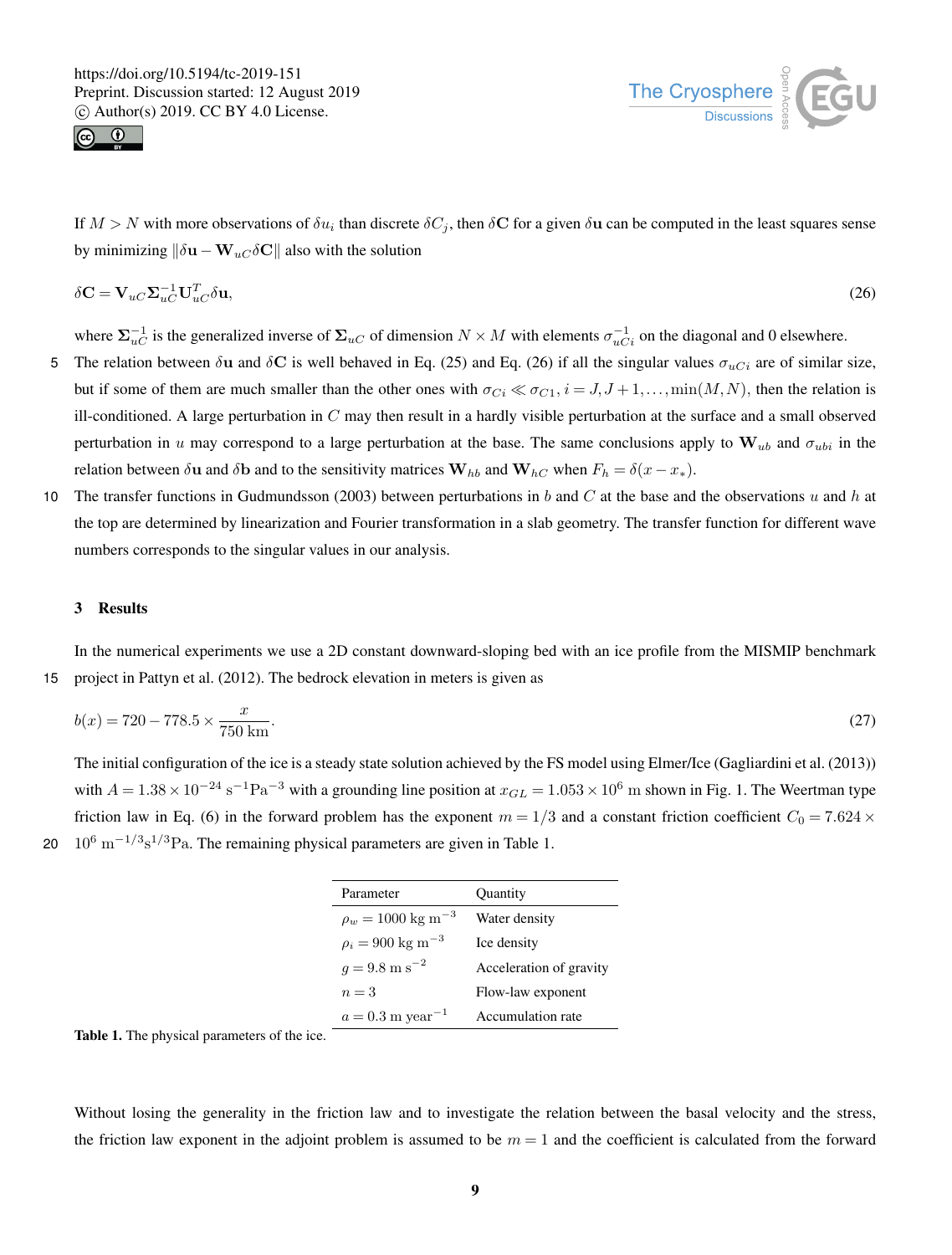





**Figure 1.** The initial ice geometry with height h (blue), ice base b (orange), and ocean bathymetry (black). The domains in Eq.(2) are the ice domain  $\Omega$  between the blue and orange curves, the upper surface  $\Gamma_s$  in blue, the lower boundary on the bedrock  $\Gamma_b$  and on water  $\Gamma_w$  in orange,  $\Gamma_u$  at  $x = 0$  and  $\Gamma_d$  at  $x = L = 1.6 \times 10^6$  m.

steady state solution by  $C(\mathbf{x}) = C_0 ||\mathbf{u}||^{-2/3}$ . The resulting friction law becomes  $Cf(\mathbf{u}) = C(\mathbf{x})$  which can be viewed as a linearization of the friction law at the steady state.

## 3.1 Full Stokes model

A vertically extruded mesh is constructed for the given geometry with mesh size  $\Delta x = 1$  km yielding equidistant nodes in the 5 horizontal direction. The number of vertical layers is set to 20 in the whole domain. Only the grounded ice is considered in the adjoint problem and Dirichlet boundary conditions on u are used for the lateral boundaries  $\Gamma_d$  and  $\Gamma_u$  at the grounding line  $x = x_{GL}$  and the ice divide  $x = 0$ .

The forward and adjoint FS problems are solved using the finite element code Elmer/Ice (Gagliardini et al. (2013)) with P1-P1 quadrilateral element and Galerkin Least Squares stabilization for the Stokes equation and a bubble stabilization (Baiocchi

10 et al. (1993)) for the adjoint advection equation. The feature to solve the adjoint time dependent equations has been added to Elmer/Ice. The Dirac delta is approximated by a linear basis function with the amplitude  $1/\Delta x$ .

The time stepping scheme for the forward and adjoint transient problems is the implicit Euler method with a constant time step  $\Delta t = 1$  year. The adjoint equation is solved backward in time from the final time  $t = T$  to  $t = 0$ . The steady state of the adjoint equations is computed by neglecting the time derivative term in the adjoint surface equation Eq. (8) and solving the

15 corresponding linear system of equations for  $\psi$  and v.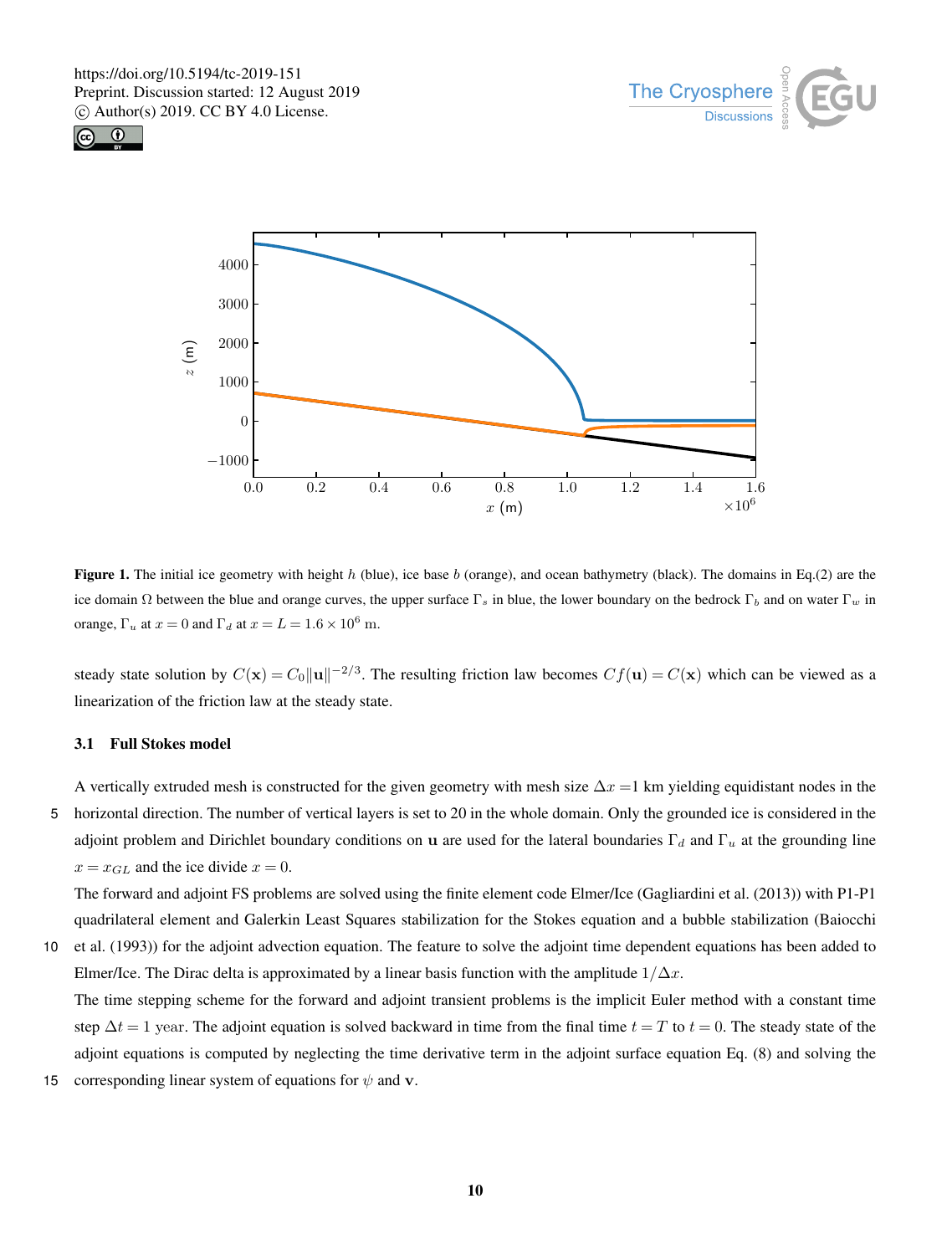



Both transient and steady state simulations are run with pointwise observations of the horizontal velocity  $u_1$  and surface elevation h at different  $x_*$  positions on the top surface. The time interval for the transient solutions is [0,1] covered by one forward timestep  $\Delta t$  from 0 to 1 and one backward timestep from 1 to 0.

The multiplier  $\psi$  only acts as the amplitude of the external force on  $\Gamma_s$  and h is an approximate normal vector pointing inward 5 on  $\Gamma_s$  in the adjoint FS equation Eq. (8). The size of  $\psi$ h is several orders of magnitude smaller than 1, the coefficient in front of  $\delta(x-x_*)$  in F<sub>u</sub>. Consequently, in the u<sub>1</sub>-response case, the adjoint solution v is mainly influenced by the observation function  $F_{\bf u}$ . However, in the *h*-response case with  $F_{\bf u}=0$ , the adjoint solution **v** is determined by  $\psi$ **h** and the solution would be **v** = **0** if we did not solve the adjoint advection equation for  $\psi$ .



**Figure 2.** Comparison of the weights **Tu·Tv** in Eq. (10) for perturbations  $\delta C$  at different observation points  $x_* = 0.25 \times 10^6, 0.5 \times 10^6, 0.7 \times$  $10^6$  and  $0.9 \times 10^6$  (blue, orange, green, and pink). *Upper panels*: transient simulations; *lower panels*: steady states. *Left panels*:  $w_{uC}$  with pointwise u response; *right panels*:  $w_{hC}$  with pointwise h response.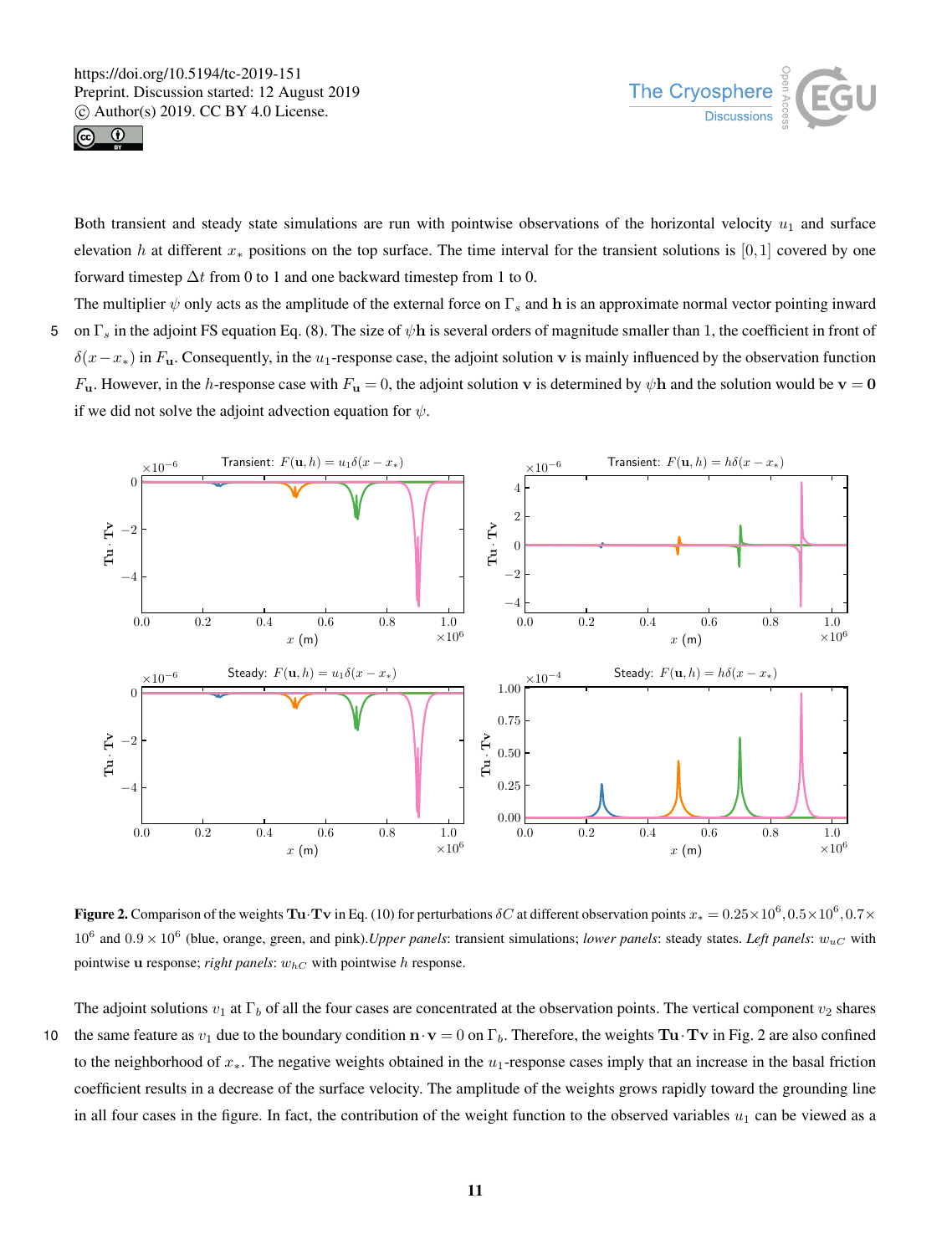



convolution of the perturbation in  $C(x)$  with a narrow Gaussian  $w_{uC}(x_*,x)$  in Eq. (20) after a proper scaling in the left panels of Fig. 2.

The amplitude of the perturbation at the surface depends on the wavelength  $\lambda$  of the perturbation at the base. The shorter  $\lambda$ is, the smaller the amplitude is. Introduce a stationary perturbation  $\delta C(x) = \epsilon C_0 \cos(2\pi(x - x_*)/\lambda)$  with a constant  $C_0$  and a 5 small  $\epsilon \ll 1$ . Then the change in the steady state solution  $u_1$  at the surface is according to Eq. (10)

$$
\delta u_1(x_*,\lambda) = \int_0^L \epsilon C_0 \mathbf{T} \mathbf{u} \cdot \mathbf{T} \mathbf{v} \cos(\frac{2\pi(x - x_*)}{\lambda}) dx.
$$
 (28)

The same relation holds for  $\delta h(x_*)$  but with a different v. Let  $\varrho$  be a measure of the width of the weight function for the steady state in Fig. 2 which is about  $10^5$ . When  $\lambda$  is large compared to  $\varrho$  then

$$
\delta u_1(x_*,\lambda) \approx \delta u_{1,\infty}(x_*) = \lim_{\lambda \to \infty} \delta u_1(x_*,\lambda) = \epsilon C_0 \int_0^L \mathbf{T} \mathbf{u} \cdot \mathbf{T} \mathbf{v} \, \mathrm{d}x,\tag{29}
$$

10 which is a constant value for long  $\lambda$ , and the perturbation can be observed at the surface. If the wavelength of the basal perturbation is short compared to  $\varrho$ , then it is damped before it reaches the surface and the effect of  $\delta C$  on  $u_1$  and h is small. In Fig. 3,  $\delta u_1(x_*,\lambda)$  and  $\delta u_{1,\infty}(x_*)$  are compared at  $x_* = 0.9 \times 10^6$ . When  $\lambda > \varrho$  then  $\delta u_1(x_*,\lambda) \approx \delta u_{1,\infty}(x_*)$ . Suppose that  $\lambda = 2 \times 10^4$ . Then  $\delta u_1(x_*,\lambda)$  is about  $0.02\delta u_{1,\infty}(x_*)$  and probably hard to observe and  $\delta h(x_*,\lambda) \approx 0.2\delta h_\infty(x_*)$ . Similar conclusions are drawn theoretically in Gudmundsson (2003) using Fourier analysis and experimentally in Sun et al. (2014).



**Figure 3.** The response at  $\Gamma_s$  with different wavelengths  $\lambda$  in the perturbation of C in Eq. (28). *Left panel*:  $\delta u_1(x_*,\lambda)/\delta u_{1,\infty}(x_*)$ ; *right panel*:  $\delta h(x_*,\lambda)/\delta h_{\infty}(x_*)$ .

15 We perform a pair of experiments to compare the results from perturbing the forward equation and the prediction by the adjoint solutions. A relative 1% perturbation  $\delta C(x)$  is added at  $x \in [0.9, 1.0] \times 10^6$  m to the friction coefficient  $C(x)$ . The differences between the forward FS solutions with and without the perturbation after one year are shown in Fig. 4 marked as 'perturbed'. The 'predicted' perturbations are computed from the solutions of the adjoint equation by varying  $x_*$  along the x-axis and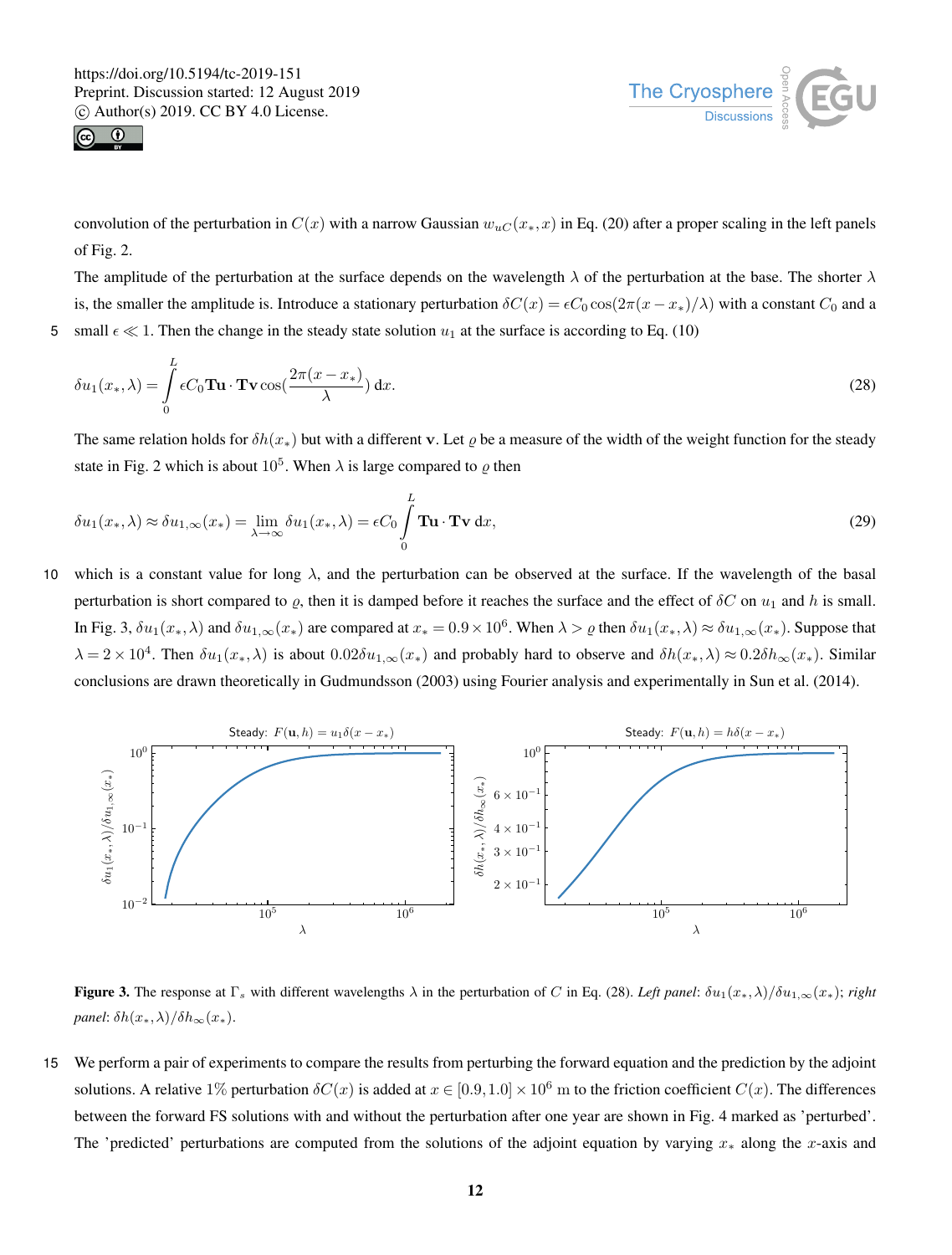



inserting into Eq. (10). Each red dot in Fig. 4 corresponds to one single observation at  $x_*$ . Both the  $u_1$  and h predictions are in good agreement with the forward perturbations.



Figure 4. The changes on the horizontal velocity  $u_1$  (upper panel) and surface elevation h (lower panel) after one year with 1% perturbation on  $C(x)$  at  $x \in [0.9, 1.0] \times 10^6$  m. Solid lines are the differences between the steady state and perturbed transient solutions in Eq. (5). Red dots are the estimated perturbation using Eq. (10).

# 3.2 SSA

The same MISMIP benchmark experiment as in Sect. 3.1 is solved by the SSA on a one dimensional uniform grid with mesh 5 size  $\Delta x = 1$  km using standard finite difference methods implemented in MATLAB. The time derivatives are discretized by the implicit Euler method with a constant time step  $\Delta t = 1$  year as in Sect. 3.1. An upwind scheme is used for the spatial derivatives in the forward and adjoint advection equations to stabilize the numerical solutions. Replacing the Dirac delta with a Gaussian of a few grid points wide in order to smoothen the observation function and avoid numerical oscillations in the solution has no major effect on the solutions.

10 The numerical solution of the forward SSA equations Eq. (17) is compared to the analytical approximations in the Appendix Eq. (A1) in Fig. 5. The detailed derivation of the analytical solutions in the Appendix are found in Cheng and Lötstedt (2019). The analytical approximation of u is poor to the right of  $x_{GL}$  for the floating ice in Fig. 5 but we are only interested in the solution on the ground. The reason for the error in the analytical solution of u is that H is assumed to be constant for  $x > x_{GL}$ .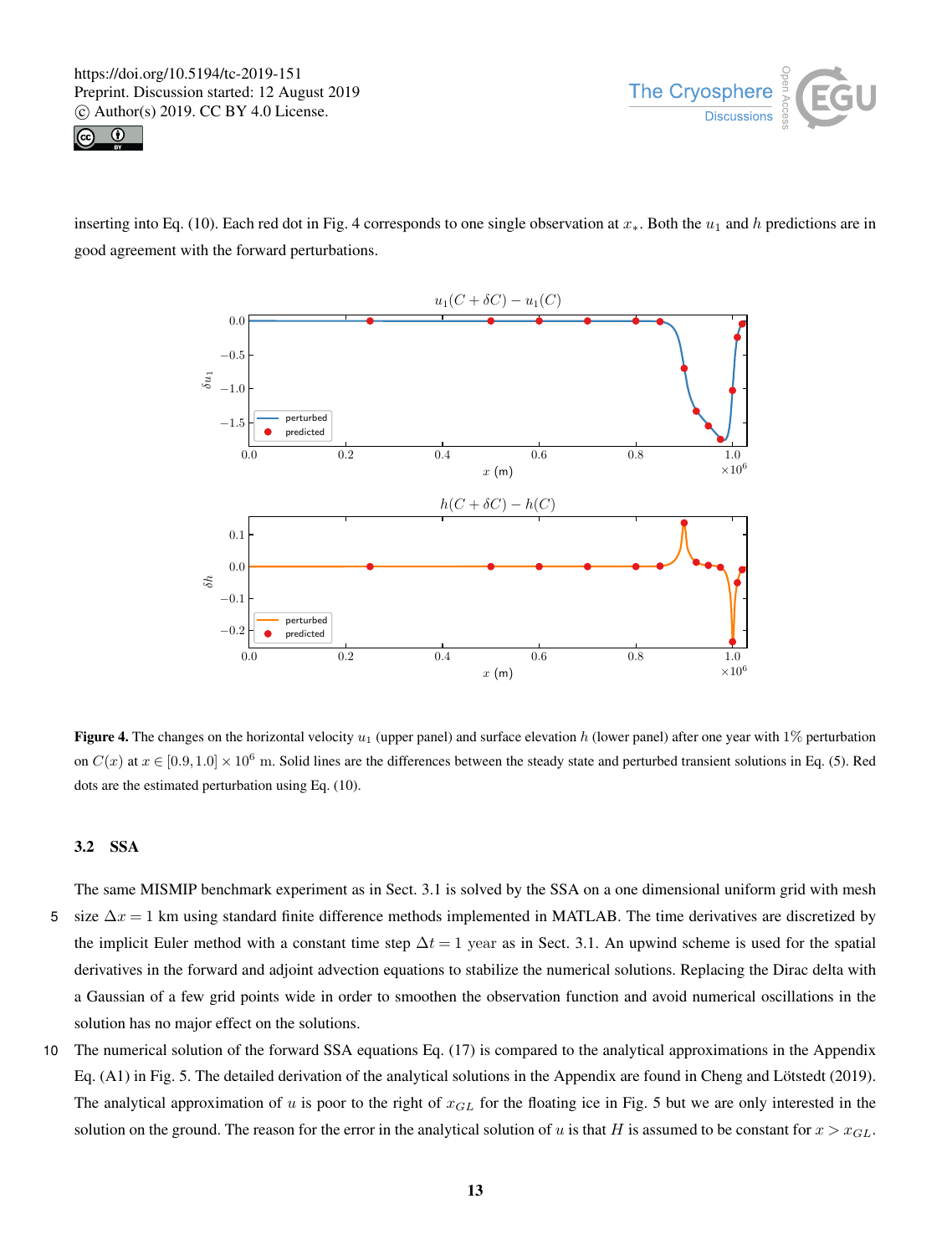



The analytical solution for H catches the fast decrease when x approaches  $x_{GL}$  from the left. Another solution for  $x > x_{GL}$  is found in Greve and Blatter (2009) assuming that the thickness depends linearly on  $x$ .



Figure 5. Comparison of the steady state numerical solutions of the SSA velocity  $u$  and the thickness  $H$  in Eq. (17) (orange) and the analytical solutions in Eq. (A1) (blue).

The weight functions  $w_{uC}$  and  $w_{hC}$  in Fig. 6 have the same non-zero pattern as v since they are equal to  $-vu^m$  in Eq. (20). Each one of these weights  $w_{uC}$  or  $w_{hC}$  corresponds to the sensitivity of the observation at  $x_*$  with respect to the change in 5  $C(x)$  which is one row in the weight matrices  $W_{uC}$  or  $W_{hC}$  in Eq. (23) and Eq. (24). The analytical weight functions in Eq. (A3) and Eq. (A5) at  $x_* = 0.7 \times 10^6$  m are included in the steady state for comparison. In the transient SSA simulations, the sensitivity is similar to those in the adjoint FS solutions in Fig. 2 increasing towards the grounding line. This increased sensitivity is also noted in Kyrke-Smith et al. (2018); Leguy et al. (2014). However, in the steady state cases, the weight functions indicate only an upstream effect of  $C(x)$ . In other words, the perturbation in  $C(x)$  at point x can only influence the

10 steady state solutions to the left of this point. This is true as long as the effect of the grounding line migration is neglected. The  $\delta C$  weights for u responses are all negative implying that an increase of C leads to decrease of u, but the steady state surface elevation h rises when C is increased. The weights for the transient problem have similar shape for the FS and SSA models in Figs. 2 and 6.

The weight functions  $w_{ub}$  and  $w_{hb}$  for  $\delta b$  are localized at the observation position  $x_*$  in all the four cases in Fig. 7 which implies 15 that the inverse problems may be well posed. The black dashed lines in the two lower panels are the analytical expressions of the weight functions at  $x_* = 0.7 \times 10^6$  m in Eq. (A3) and Eq. (A5) with a hat function of width  $2\Delta x$  at the base to approximate the Dirac delta. The analytical solutions almost coincide with the numerical solutions. The steady state weight functions are non-zero to the right of  $x_*$ . There is a detailed view of the steady state  $\delta b$  weights for  $x > x_*$  in Fig. 8. The weights of  $\delta b$  have similar structures as the  $\delta C$  weights. The analytical solutions in Eq. (A3) and Eq. (A5) suggest that  $w_{ub}/w_{uc} \approx w_{hb}/w_{hc} \approx$ 20  $(m+1)C/H$  for  $x \neq x_*$ .

The inverse problem of the steady state for the friction coefficient may not be well posed since the weights are all positive from  $x_*$  to  $x_{\text{GL}}$ . This is verified by checking the singular values of the sensitivity matrices  $\mathbf{W}_{u}$  and  $\mathbf{W}_{h}$  in Fig. 9 where the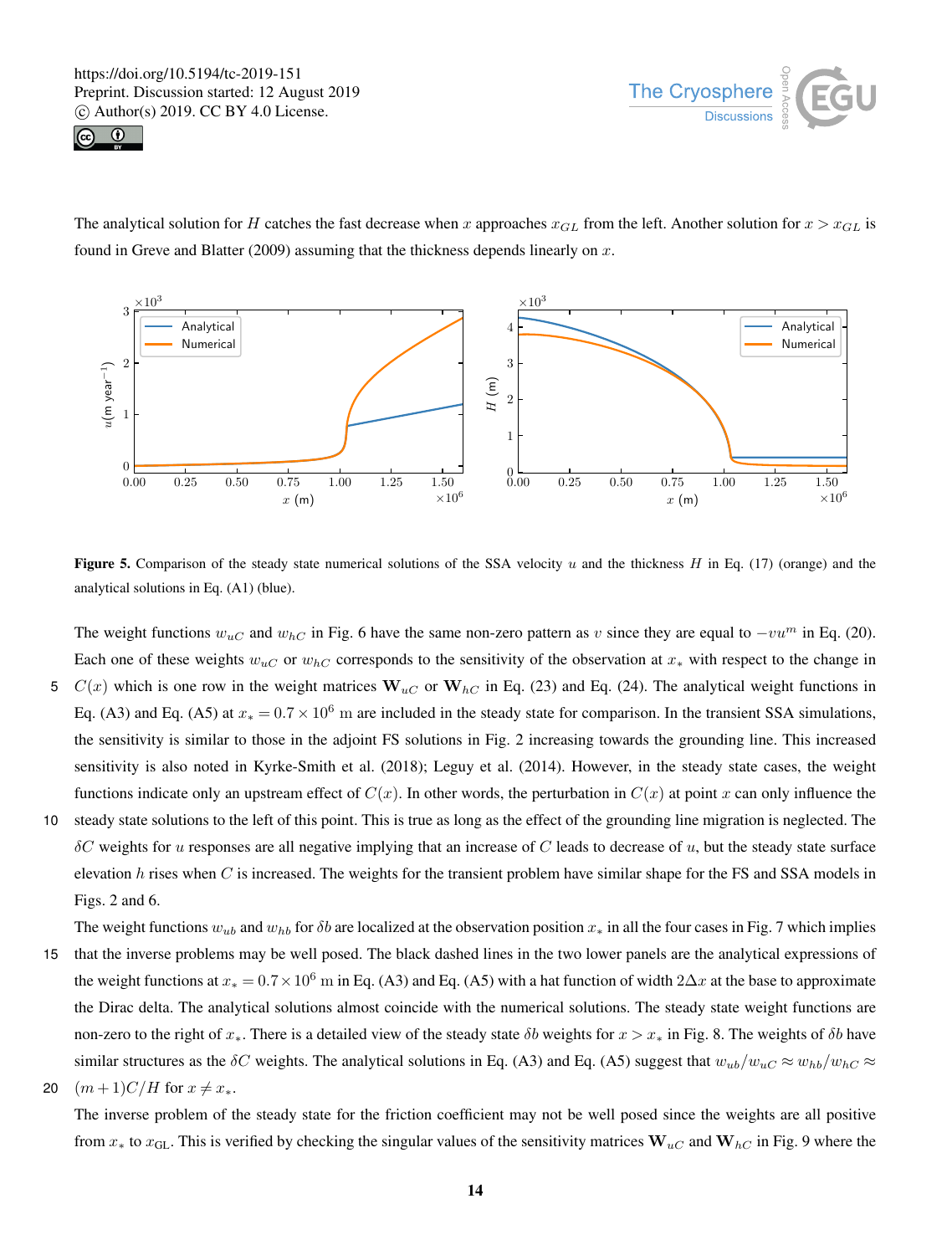





Figure 6. Comparison of the weights  $w_{uC}$  and  $w_{hC}$  in Eq. (19) for perturbations  $\delta C$  with  $m = 1$  at different observation points  $x_* =$  $0.25 \times 10^6$ ,  $0.5 \times 10^6$ ,  $0.7 \times 10^6$  and  $0.9 \times 10^6$  (blue, orange, green, and pink). The black dashed line in the lower panels are  $w_{uC}$  and  $w_{hC}$  computed from the analytical solutions of u in Eq. (A1) and v in Eq. (A2) and Eq. (A4) at  $x_* = 0.7 \times 10^6$ . *Upper panels*: transient simulations; *lower panels*: steady states. *Left panels*:  $w_{uC}$  for pointwise u response; *right panels*:  $w_{hC}$  for pointwise h response.

largest and smallest singular values of  $\Sigma_{uC}$  are  $10^{-4}$  and  $10^{-12}$  with a large quotient  $\sigma_{uC1}/\sigma_{uCN}$  and the span of the singular values of  $\Sigma_{hC}$  is from  $10^{-4}$  to  $10^{-8}$  (which is better).

The singular values of the sensitivity matrices  $W_{ub}$  and  $W_{hb}$  in Fig. 9 are in the interval  $10^{-4}$  to  $10^{-7}$  from large to small. They are better conditioned than the sensitivity matrices for C. In particular,  $\Sigma_{hb}$  (in pink-red) in the h-response case has the

5 lowest variation of the singular values. The inverse problem of solving for the topography  $b$  from the surface elevation  $h$  in the steady state setup is a well-posed problem compared to inferring  $C$  from  $u$ . The same perturbation on  $C(x)$  as in Fig. 4 is imposed in the SSA simulations. The perturbed solutions after one year and

15,000 years (which is close to a steady state) are computed with the forward equations and then the reference solutions at the steady state without any perturbation are subtracted. This difference is compared to the perturbations obtained with the adjoint

10 equations as in Fig. 4. In the one year perturbation experiment in Fig. 10, the transient weight functions in the upper panels in Fig. 6 are used for the sensitivity estimates. The weight functions in the upper panels of Fig. 7 predict the response in Fig. 11.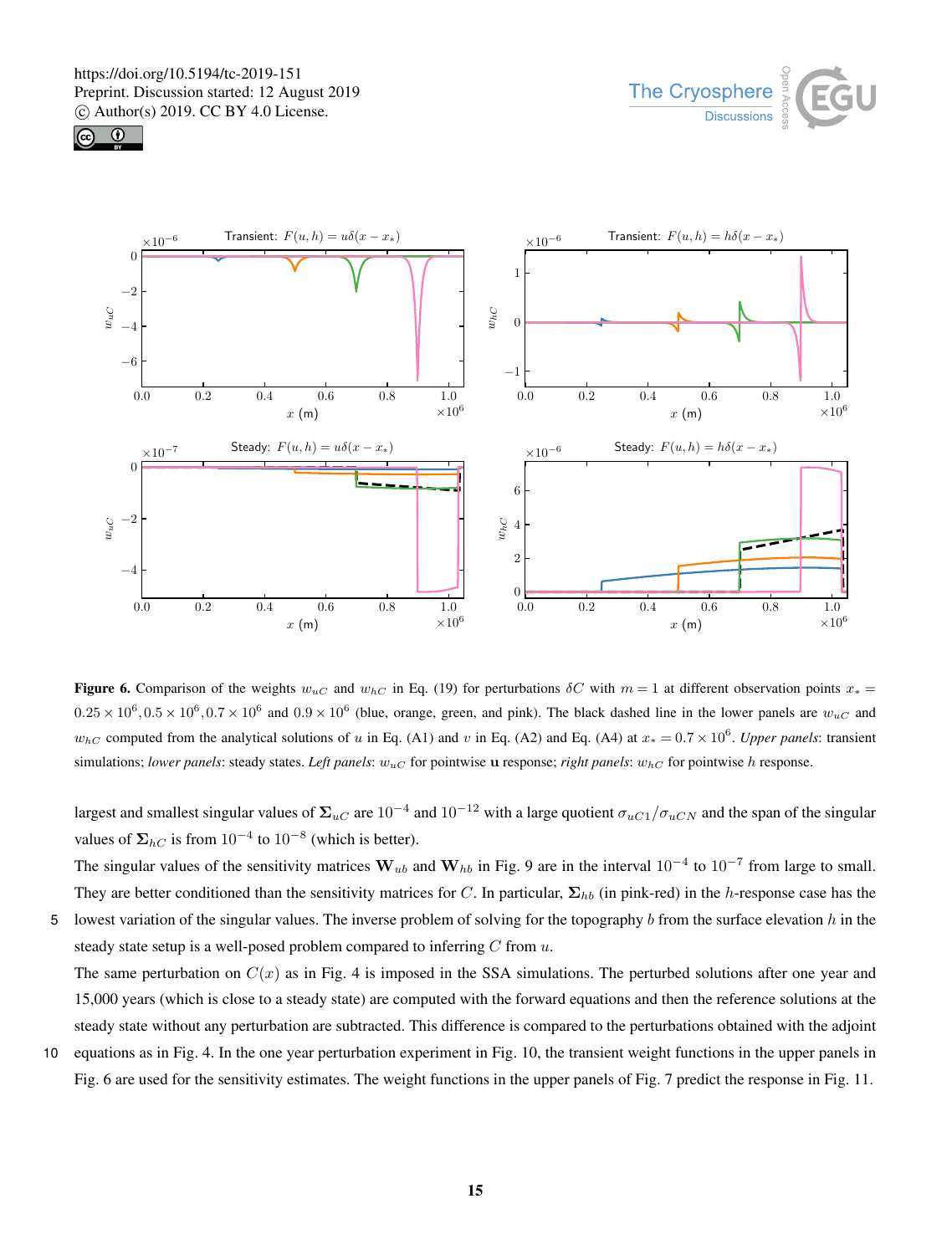





**Figure 7.** Comparison of the weights  $w_{ub}$  and  $w_{hb}$  in Eq. (19) for perturbations  $\delta b$  at different observation points  $x_* = 0.25 \times 10^6, 0.5 \times$  $10^6$ ,  $0.7 \times 10^6$  and  $0.9 \times 10^6$  (blue, orange, green, and pink). The black dashed line in the lower panels are the weights of  $\delta b$  in Eq. (A3) and Eq. (A5) at <sup>x</sup><sup>∗</sup> = 0.7×10<sup>6</sup> . *Upper panels*: transient simulations; *lower panels*: steady states. *Left panels*: wub for pointwise u response; *right panels*:  $w_{hb}$  for pointwise h response.



Figure 8. A close-up view of the steady state weights in the lower panels of Fig. 7.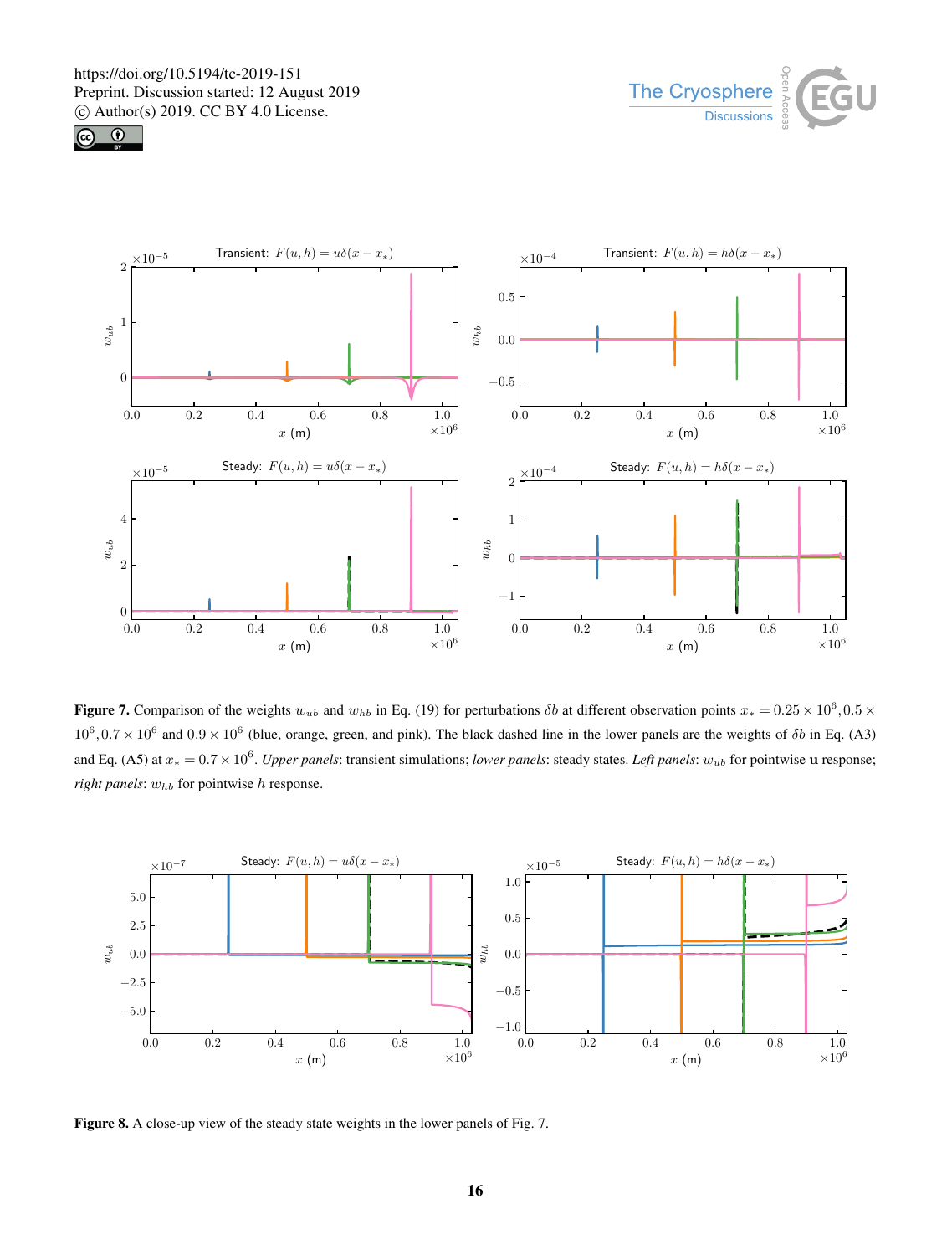





Figure 9. The singular values of the transfer matrices  $W_{uC}$ ,  $W_{hC}$ ,  $W_{ub}$  and  $W_{hb}$ .

The corresponding comparisons for the steady state problem are made in Figs. 12 and 13 with the weights in the lower panels of Figures 6 and 7. The analytical solutions of the steady state perturbations from (A3) and (A5) are shown with black dashed lines in these two figures.

The rapid change of  $\delta h$  in Figs. 10 and 11 is explained by the shape of the weight functions in the upper right panels of Figs. 6 5 and 7. The weights can be approximated by  $-\theta(x,t)\delta'(x-x_*)$  for some  $\theta > 0$ . Then the surface response will be

$$
\delta h(x_*) = \int\limits_0^T \int\limits_0^L -\theta(x,t)\delta'(x-x_*)\delta C(x) \, \mathrm{d}x \mathrm{d}t = \int\limits_0^T (\theta \delta C)'(x_*,t) \, \mathrm{d}t,
$$

where  $\delta C$  jumps discontinuously at  $x = 0.9 \times 10^6$  and  $x = 1.0 \times 10^6$ . The same phenomenon is found for FS in Fig. 4 with an explanation in Fig. 2.

The perturbations  $\delta u$  and  $\delta h$  in the steady state in Fig. 12 have discontinuous derivatives  $\delta u_x$  and  $\delta h_x$  where  $\delta C$  has jumps. 10 This is explained by the integral terms in (A3) and (A5). The discontinuities in the upper panel of Fig. 13 are caused by the jumps in  $\delta b$  at  $0.9 \times 10^6$  and  $1.0 \times 10^6$  and the first term in (A3). The jumps in  $\delta h$  in the lower panel of Fig. 13 are due to the first term in  $(A5)$ .

All the predicted solutions from the adjoint SSA are in good agreement with the forward perturbation.

The solution of the adjoint equations is simplified in the comparison in Fig. 14. In MacAyeal (1993), two simplifications are 15 made. Firstly, the adjoint viscosity  $\tilde{\eta}$  in Eq. (14) is approximated by the forward viscosity  $\eta$  in Eq. (11). The factor  $1/n$  in the viscosity in the 2D stress equation Eq. (18) is then replaced by 1. Secondly, the thickness H is fixed and the advection equation for  $\psi$  is not solved, which is equivalent to  $\nabla \psi = \mathbf{0}$  in the adjoint stress equation in Eq. (15). Perturbations are introduced in  $C$  and  $u$  is observed for the transient case as in Fig. 10. The perturbed forward solutions are compared to the predicted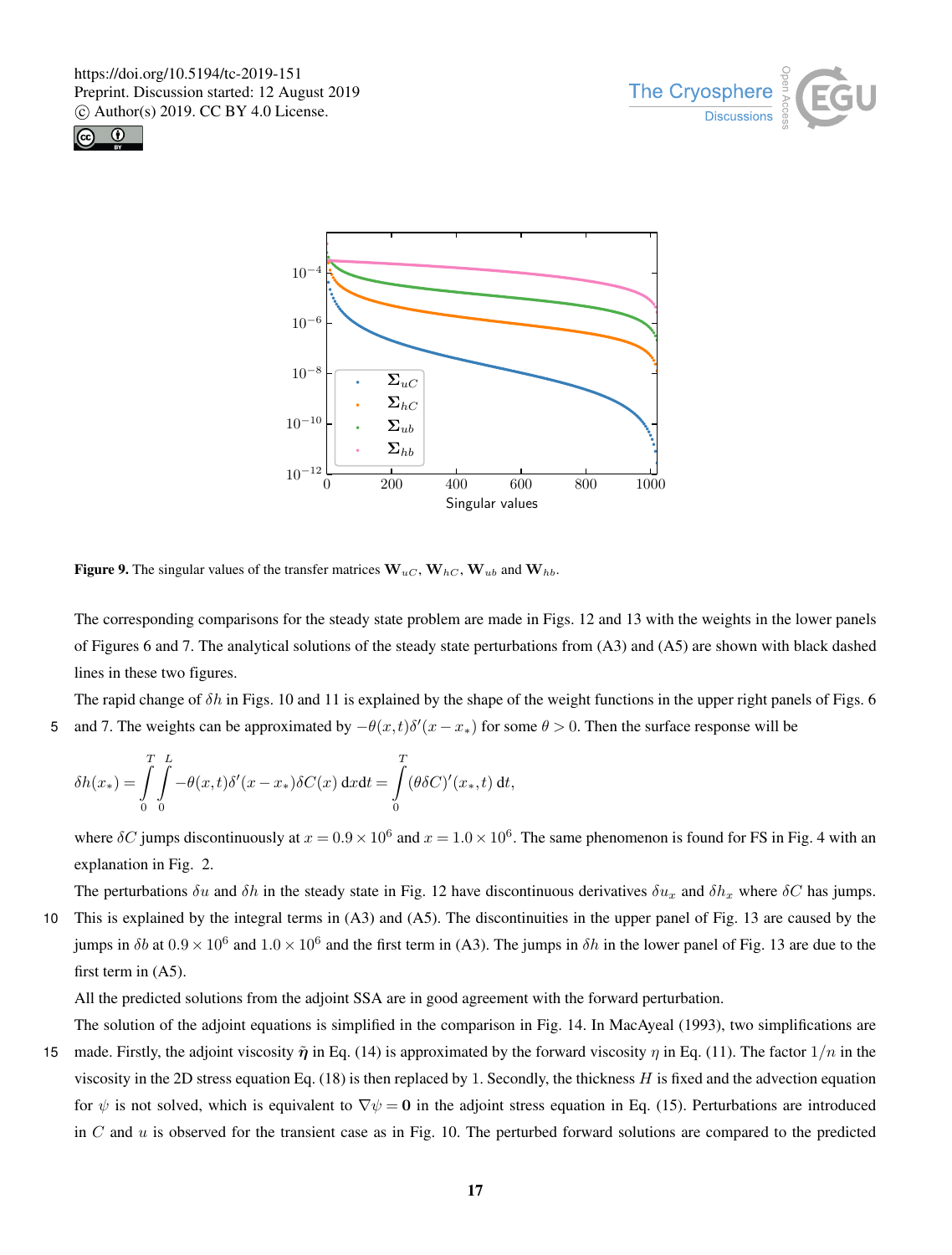





Figure 10. The changes in the horizontal velocity u (upper panel) and surface elevation h (lower panel) after one year with  $1\%$  perturbation of  $C(x)$  in  $x \in [0.9, 1.0] \times 10^6$  m. Solid lines are the differences between the steady state and the perturbed solutions in Eq. (13). Red dots represent the estimated perturbation using Eq. (15).

perturbations by the simplified adjoint SSA systems in Fig. 14, where the forward viscosity  $\eta$  is used in both cases. In the upper panel of Fig. 14, the two equations of  $\psi$  and v are solved. In the lower panel, the advection equation of  $\psi$  is excluded from the system. The differences are small in this case compared to the full adjoint solution used in Fig. 10. The reason is that  $\psi, \psi_x$ , and  $H\eta u_x$  are small in Eq. (18).

- 5 The singular values of the transfer matrices corresponding to the two simplifications are shown in Fig. 15 where the two transfer matrices are denoted by  $\widetilde{W}_{uC}$  for the system coupling  $\psi$  and v and by  $\widehat{W}_{uC}$  for the adjoint equation without  $\psi$  with a fixed H. The singular values in  $\tilde{\Sigma}_{uC}$  are similar to those in  $\Sigma_{uC}$  in Fig. 9 since the influence of the adjoint viscosity on the system is almost negligible. The transfer matrix  $\widehat{W}_{uC}$  has a better conditioning than  $\widetilde{W}_{uC}$ , although it is still worse than the best cases in Fig. 9. This implies that the inversion of steady state SSA without the height coupling may be an ill-posed problem.
- 10 Regularization is necessary penalising oscillatory behavior at the base as in Gagliardini et al. (2013); Petra et al. (2012).

# 4 Discussion

A few issues are discussed here related to the control method for estimating the parameter sensitivity.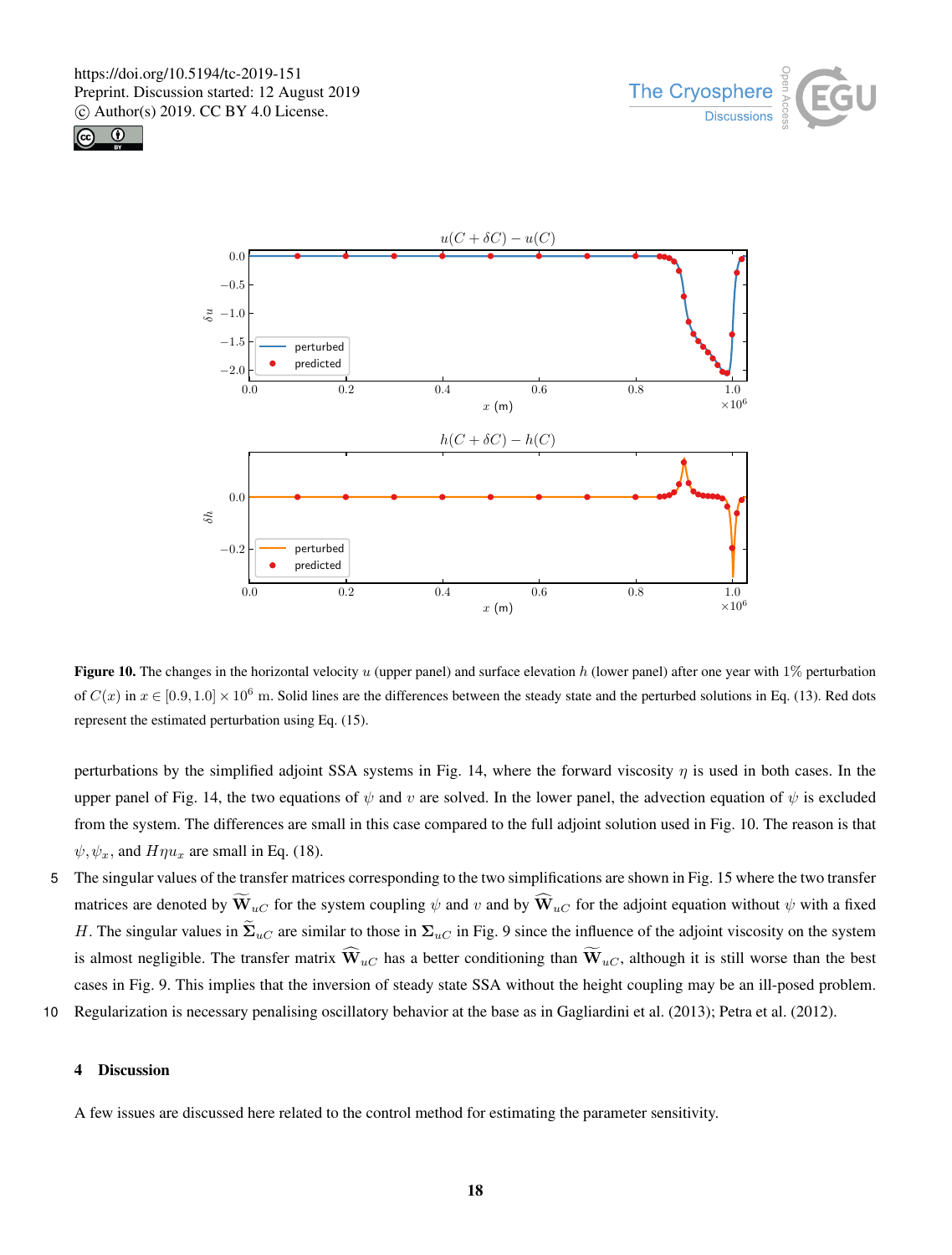





Figure 11. The changes in the horizontal velocity  $u$  (upper panel) and surface elevation  $h$  (lower panel) after one year with 0.01 m perturbation of  $b(x)$  in  $x \in [0.9, 1.0] \times 10^6$  m. Solid lines are the differences between the steady state and the perturbed solutions in Eq. (13). Red dots represent the estimated perturbation using Eq. (15).

We solve the FS adjoint problem only one step backward in time to verify the numerical method due to limitations of the current framework of Elmer/Ice. It is possible but more complicated and expensive to solve the adjoint problem numerically for a large number of time steps K. This requires storing all the forward solutions  $(\mathbf{u}^i, p^i, h^i)$ ,  $i = 1, 2, ..., K$ , to be able to compute the adjoint solutions  $(v^i, q^i, \psi^i)$ ,  $i = K, K - 1, ..., 1$ , which may be prohibitive in 3D. Since the data to be stored 5 in the SSA model is one dimension lower, we are able to solve the adjoint problem backward in time for any number of  $K$ .

However, for a fair comparison, we show the results for one time step with SSA in this paper. The solutions of the horizontal velocity u and the height h with perturbations in C in the transient FS and SSA models are similar in Figures 4 and 10. The weights in the upper panels in Figures 2 and 6 are similar, too. The solutions to the forward equations are also close in the chosen MISMIP configuration. The reason is that the sliding on the ground in the FS model is

10 considerable, making SSA a good approximation of FS.

There are many discussions regarding the choice of friction laws, see e.g. Gladstone et al. (2017); Tsai et al. (2015); Brondex et al. (2017). However, assuming a spatial variability of the friction coefficient  $C(\mathbf{x})$  with a linear relation between the basal stress and velocity makes this numerical study independent of the friction law. The friction coefficient can be viewed as a linearization of the friction law and a post-processing procedure can retrieve the corresponding friction law.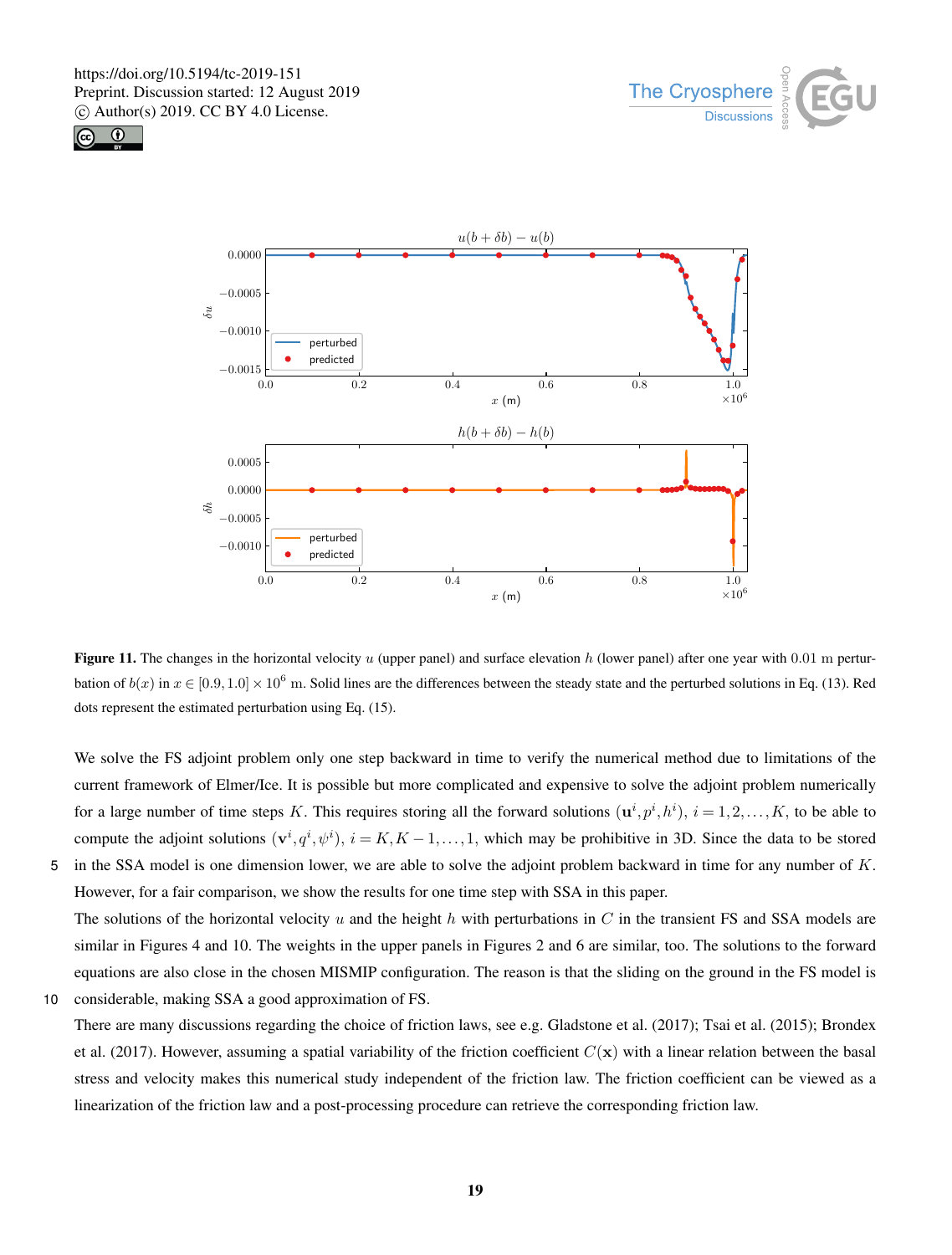





Figure 12. The changes in the horizontal velocity  $u$  (upper panel) and surface elevation  $h$  (lower panel) after 15000 years (close to the steady state) with 1% perturbation of  $C(x)$  in  $x \in [0.9, 1.0] \times 10^6$ . Solid lines are the differences between the steady state and perturbed solutions in Eq. (13). Red dots represent the estimated perturbation using Eq. (15).

The transfer relation  $\mathbf{W}_{uC}$  between small perturbations of the friction coefficient C at the ice base and the perturbation of the horizontal velocity u at the ice surface is given by Eq. (23) with  $\delta b = 0$ . The singular values of  $\mathbf{W}_{u}$  in Fig. 9 tell how sensitive  $u$  is to changes in C. The transfer relation also describes how the uncertainty in C is propagated to uncertainty in the velocity at the surface and how uncertainty  $\delta u$  in measurements of u appear as uncertainty  $\delta C$  in C Eq. (26), see Smith (2014).

- 5 The transfer relation is computed by solving the forward problem once and then the adjoint problem for each one of the M observations. An alternative would be to solve the forward equations first for the unperturbed solution and then perturb C by  $\delta C_j$  and solve the forward equations again N times and subtract to find the relation between  $\delta u$  and  $\delta C_j$ . It is usually more expensive to solve the nonlinear forward equations than the linear adjoint equations. Suppose that the computational work to solve the forward problem is  $W_F$  and the adjoint problem is  $W_A$ . If the forward and adjoint equations are in similar
- 10 form, such as the FS or SSA problem, and solving the nonlinear forward problem requires  $k$  iterations where every nonlinear iteration has the same computational cost as solving the linear adjoint problem, then  $W_A/W_F \approx 1/k$ . The quotient between the work to determine the transfer relation involving the adjoint equations and the work only based on the forward equation is  $(1+MW_A/W_F)/(1+N)$ . Since  $k \ge 1$ , it is advantageous to choose the approach involving the adjoint if  $M < kN$ . Otherwise,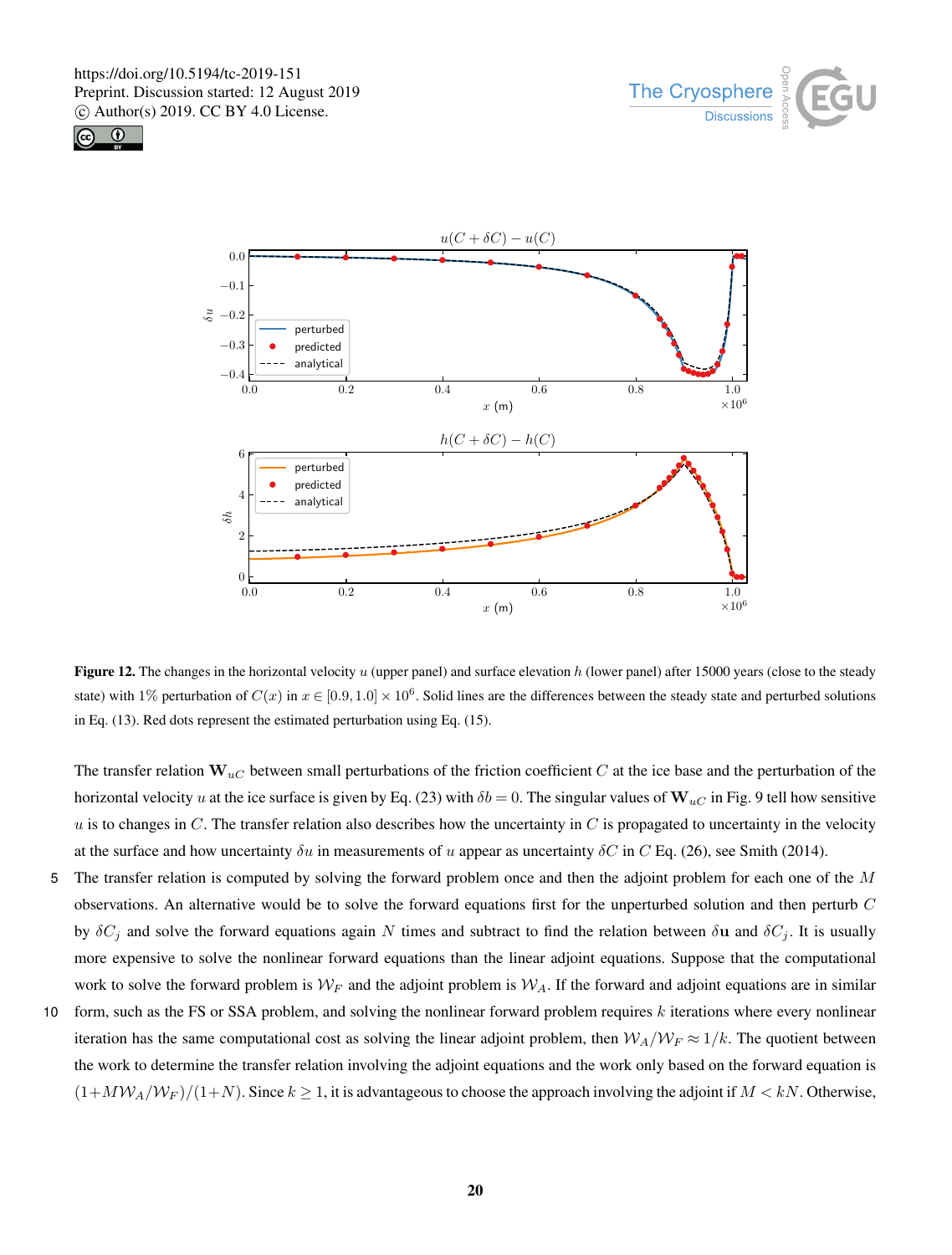





Figure 13. The changes in the horizontal velocity  $u$  (upper panel) and surface elevation  $h$  (lower panel) after 15000 years (close to the steady state) with 0.01 m perturbation of  $b(x)$  in  $x \in [0.9, 1.0] \times 10^6$ . Solid lines are the differences between the steady state and perturbed solutions in Eq. (13). Red dots represent the estimated perturbation using Eq. (15).

solve  $N+1$  forward problems to compute  $\mathbf{W}_{u,C}$ . In the inverse problem to find C given observations of u, h, the functions  $F_u$ and  $F_h$  are smooth and  $M = 1$  in the iterative procedure to compute C. Solving the adjoint equations is then always favorable.

## 5 Conclusions

- The perturbations  $\delta u$  and  $\delta h$  in the velocity u and the height h at the ice surface are caused by perturbations  $\delta b$  and  $\delta C$  in the 5 topography of the ice base b and the basal friction coefficient C. The sensitivities  $\delta u$  and  $\delta h$  to  $\delta b$  and dC are evaluated in 2D by first solving the adjoint equations of the FS and SSA models including the advection equation for the height derived in Cheng and Lötstedt (2019). Then weight or transfer functions are determined for the relation between  $\delta u$  and  $\delta h$  at the surface and  $\delta b$  and  $\delta C$  at the base. The predictions of  $\delta u$  and  $\delta h$  with the weights are compared to explicit calculations of perturbed  $u$  and h at the surface with good agreement. It is shown in Cheng and Lötstedt (2019) that if the base perturbations are time
- 10 dependent then it is necessary to have time dependent weight functions to obtain the correct behavior at the top of the ice. Both the height and the stress equations and their adjoints are solved to find the weight functions here. The inverse problem at steady state to infer  $C$  from observations of  $u$  is usually solved for a fixed ice geometry and with only the stress equation and its adjoint, see e.g. MacAyeal (1993); Petra et al. (2012). This is possible since the adjoint height  $\psi$  is small when the horizontal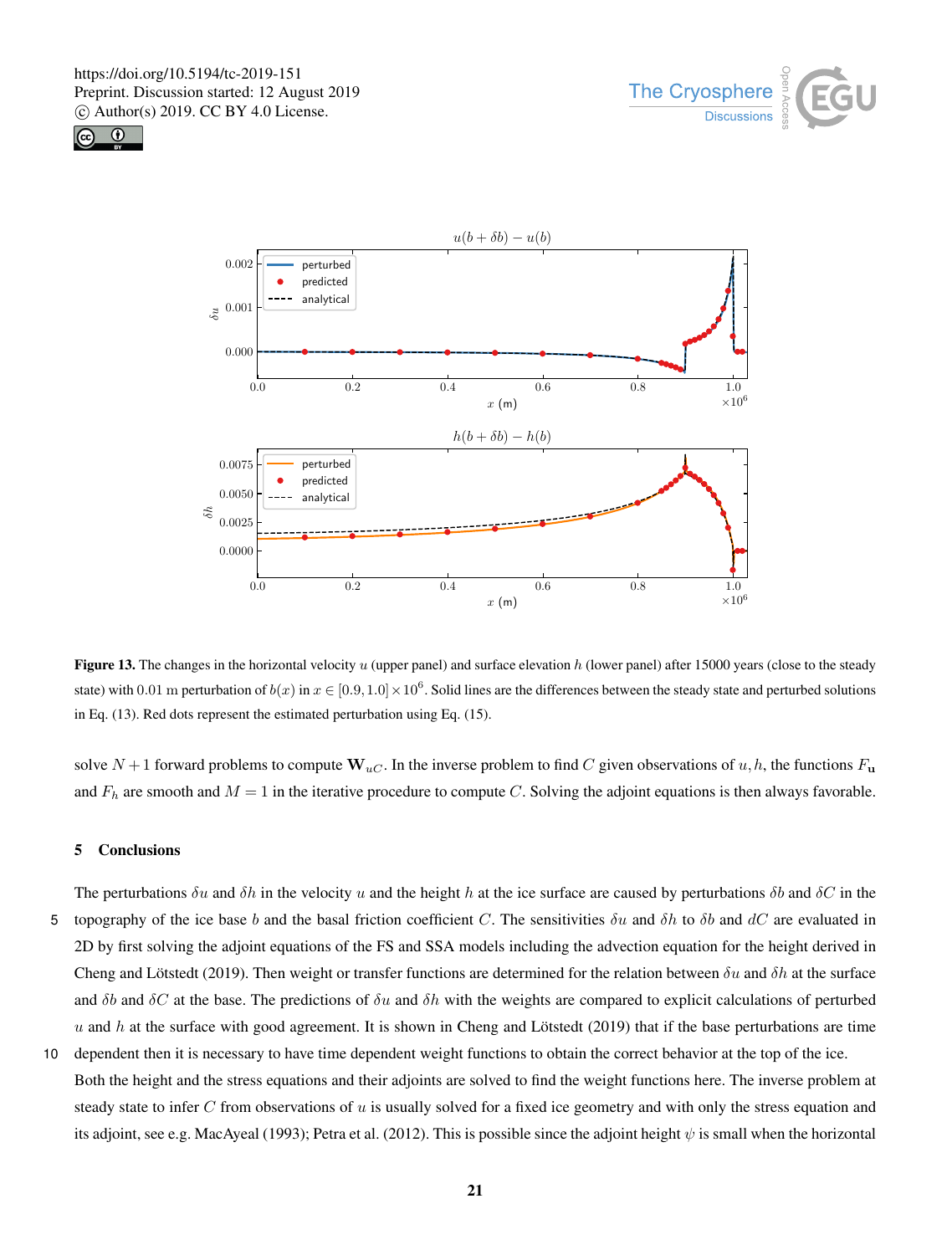





Figure 14. The changes in the horizontal velocity u after one year with 1% perturbation of  $C(x)$  in  $x \in [0.9, 1.0] \times 10^6$  m. Solid lines are the differences between the steady state and the perturbed solutions in Eq. (13). Red dots represent the estimated perturbation using Eq. (15). Upper panel: forward viscosity. Lower panel: without advection equation.



Figure 15. The singular values of the transfer matrices with simplifications from MacAyeal (1993).  $\widetilde{\Sigma}_{uC}$  corresponds to the forward viscosity case and  $\hat{\Sigma}_{uC}$  is from the adjoint SSA without coupling to the  $\psi$  equation.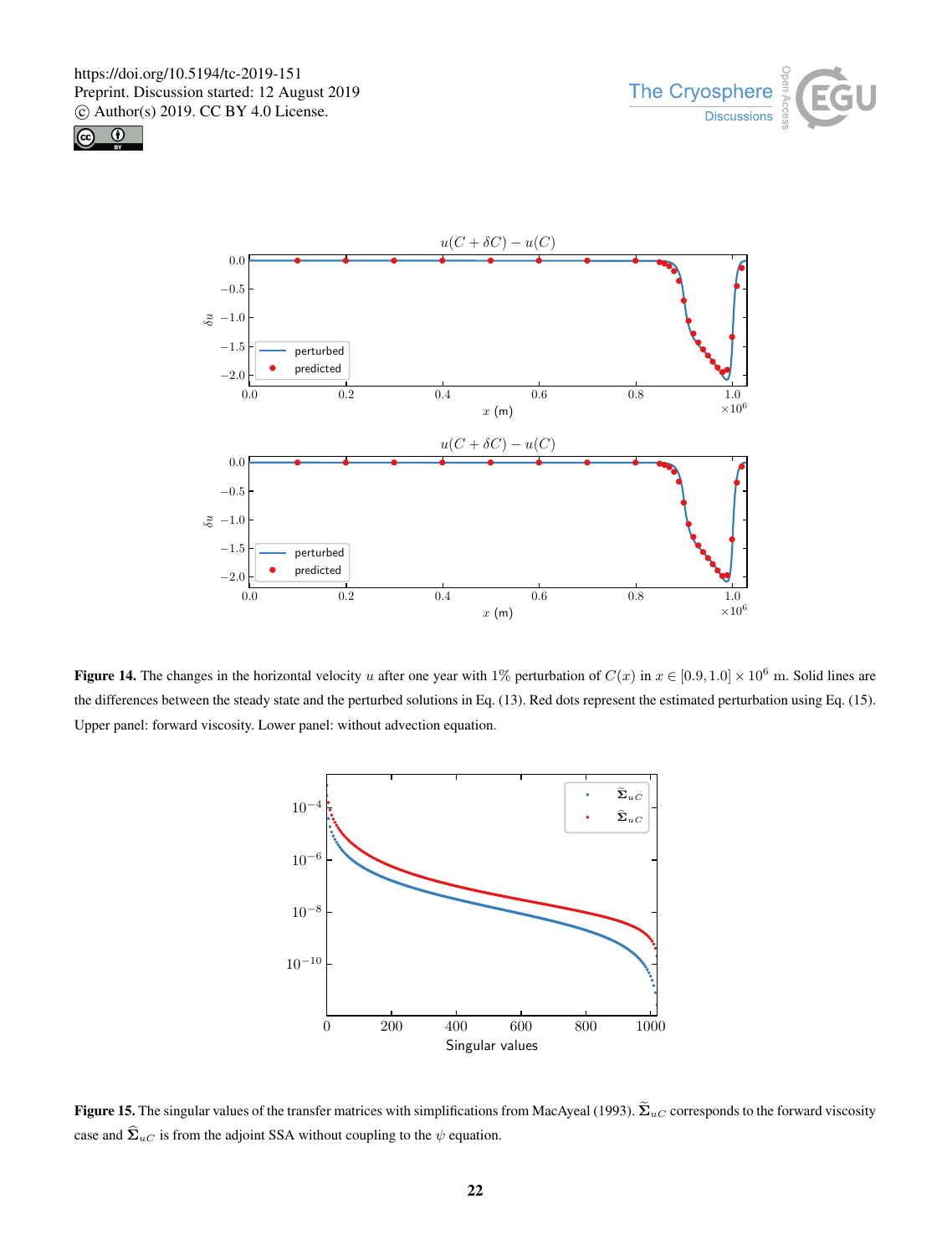



part of u is observed and has little influence on  $\delta$ u. On the contrary, if h is observed then there is an important effect of  $\psi$  on δh in FS and SSA. The magnitudes of  $ψ$  are different depending on whether u or h is observed. Simplifications of the SSA adjoint in the steady state by using the forward viscosity or ignoring the adjoint height equation have minor consequences for the predictions of  $u$  with a perturbed  $C$  in Fig. 14.

- 5 The sensitivity to perturbations  $\delta b$  and  $\delta C$  is quantified for steady state and time dependent problems with the FS and SSA models. It increases as the observation point x<sup>∗</sup> approaches the grounding line. This is explained by analytical expressions for SSA where the sensitivity is inversely proportional to the ice thickness  $H(x_*)$ . The closer we are to the grounding line the higher the requirements are on the resolution of the topography and the friction coefficient to obtain accurate solutions of u and h there.
- 10 A weight is local if its extension in space is close to the observation point. The weights on  $\delta C$  at the ice base are local for the steady state and time dependent FS model. They are also local for the time dependent SSA model and the transfer from  $\delta b$  to δu and δh in the steady state. The sensitivity of δu and δh in the steady state of SSA depends on δC from a larger domain. It is difficult to observe a perturbation  $\delta C$  with a short wavelength on u and h. In the example in Fig. 3, a spatial perturbation wavelength  $\lambda = 2 \times 10^4$  m (about 10H) in C is damped by 0.2 in  $\delta h$  and 0.02 in  $\delta u$  compared to a wavelength  $\lambda > 10^5$  where
- 15 there is no damping due to  $\lambda$ .

The perturbations in u and h in the steady state of the SSA model consists of a direct effect from  $\delta b$  at the observation point, and a non-local effect of  $\delta b$  and  $\delta C$  in Figures 6 and 7. It follows from analytical solution in Eq. (A3) that we cannot distinguish between the non-local contributions of  $\delta b$  and  $\delta C$  in the integral to  $\delta u$ . The same conclusion about the non-local perturbations holds for  $\delta h$  in Eq. (A5).

- 20 The transfer matrices from  $\delta b$  and  $\delta C$  to  $\delta u$  and  $\delta h$  are examined by the singular value decomposition. If the quotient between the largest and the smallest singular values of the matrix is large then it is ill-conditioned and if it is small (but  $\geq 1$ ) then the problem is well-conditioned. In an ill-conditioned problem, some perturbations at the base will be barely visible at the surface and a small perturbation at the top may correspond to a large perturbation at the bottom. In a well-conditioned problem, all perturbations at the base have a measurable effect at the surface. The ranking of the conditioning of the transfers in Fig. 9 from
- 25 the best to the worst is

1.  $\delta b \rightarrow \delta h$ , 2.  $\delta b \rightarrow \delta u$ , 3.  $\delta C \rightarrow \delta h$ , 4.  $\delta C \rightarrow \delta u$ .

In the past, the coupling between  $\delta u$  and  $\delta C$  is most frequently used for inference of C from velocity data but height data could improve the robustness of the inference.

*Code availability.* The FS equations are solved using Elmer/Ice Version: 8.4 (Rev: f6bfdc9) with the scripts at https://github.com/enigne/ 30 FS\_Adjoint. The forward and adjoint SSA solvers are implemented in MATLAB. The code is available at https://github.com/enigne/SSA\_ Adjoint.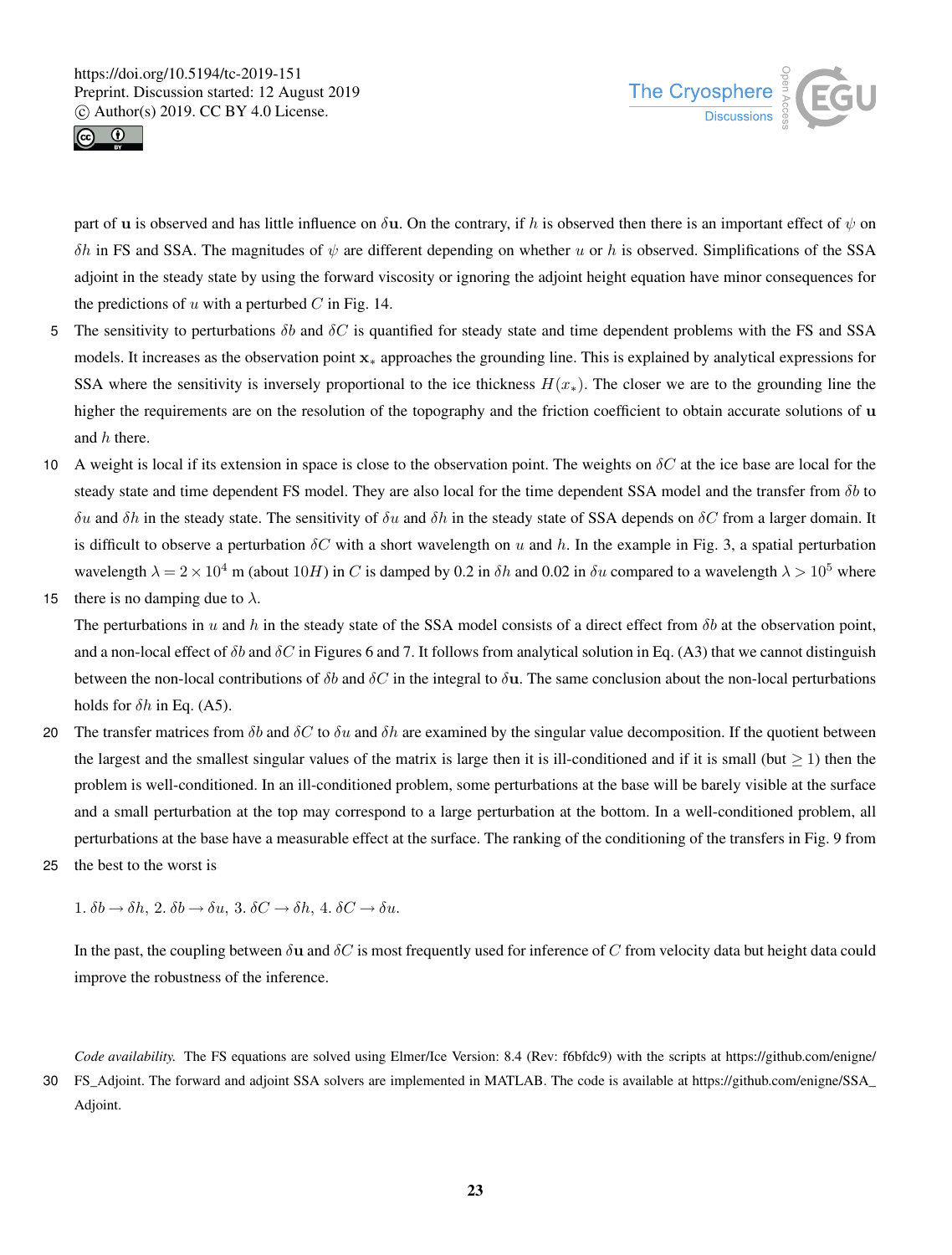



# Appendix A: Some equations

Detailed derivations of the formulas are found in Cheng and Lötstedt (2019). A variable with index ∗ is evaluated at  $x_*$ .

# A1 The forward steady state SSA solution

The analytical steady state solution to the forward Eq. (17) without considering the viscosity terms is

$$
H(x) = \left(H_{GL}^{m+2} + \frac{m+2}{m+1} \frac{Ca^m}{\rho g} (x_{GL}^{m+1} - x^{m+1})\right)^{\frac{1}{m+2}}, 0 \le x \le x_{GL},
$$
  
\n
$$
H(x) = H_{GL}, x_{GL} < x < L,
$$
  
\n
$$
u(x) = \frac{ax}{H}, 0 \le x \le x_{GL}, \quad u(x) = \frac{ax}{H_{GL}}, x_{GL} < x < L,
$$
  
\n(A1)

where  $H_{GL}$  is the thickness of the ice at the grounding line  $x_{GL}$ .

# A2 The adjoint steady state SSA solutions

The analytical steady state solutions of the SSA adjoint Eq. (18) with observation of u at  $x<sub>*</sub>$  is

$$
(x) = \frac{Ca^m x_*}{\rho g H_*^{m+3}} (x_{GL}^m - x^m), x_* < x \le x_{GL},
$$
  
\n
$$
(x) = -\frac{1}{H_*} + \frac{Ca^m x_*}{\rho g H_*^{m+3}} (x_{GL}^m - x_*^m), 0 \le x < x_*,
$$
  
\n
$$
v(x) = \frac{ax_*}{\rho g H_*^{m+3}} H^m, x_* < x \le x_{GL},
$$
  
\n
$$
v(x) = 0, 0 \le x < x_*,
$$
\n
$$
(A2)
$$

10 where  $H_*$  is the thickness of the ice at  $x_*$ . The corresponding perturbation  $\delta u_*$  in Eq. (20) has the weights for  $\delta C$  and  $\delta b$  as

$$
\delta u_* = \int_0^{x_{GL}} (\psi_x u + v_x \eta u_x + v \rho g h_x) \delta b - v u^m \delta C \, dx
$$
  
=  $\frac{u_*}{H_*} \delta b_* - \frac{u_*}{H_*} \int_{x_*}^{x_{GL}} \frac{C(ax)^m}{\rho g H_*^{m+1}} \left( (m+1) \frac{\delta b}{H} + \frac{\delta C}{C} \right) dx,$  (A3)

If h is observed at  $x_*,$  then

$$
(x) = -\frac{Ca^{m-1}}{\rho g H_{*}^{m+1}} (x_{GL}^{m} - x^{m}), x_{*} < x \leq x_{GL},
$$
  
\n
$$
(x) = -\frac{Ca^{m-1}}{\rho g H_{*}^{m+1}} (x_{GL}^{m} - x_{*}^{m}) - \frac{\delta(x - x_{*})\eta_{*}}{n\rho g H_{*}}, 0 \leq x \leq x_{*},
$$
  
\n
$$
v(x) = -\frac{H^{m}}{\rho g H_{*}^{m+1}}, x_{*} < x \leq x_{GL},
$$
  
\n
$$
v(x) = 0, 0 \leq x < x_{*}.
$$
  
\n(A4)

The weights for  $\delta C$  and  $\delta b$  in Eq. (19) for the perturbation on  $h_*$  is

$$
15 \qquad \delta h_* = \frac{\eta_*}{n\rho g H_*} (u\delta b)_x(x_*) + \int\limits_{x_*}^{x_{GL}} \frac{C(ax)^m}{\rho g H_*^{m+1}} \left( (m+1)\frac{\delta b}{H} + \frac{\delta C}{C} \right) dx,\tag{A5}
$$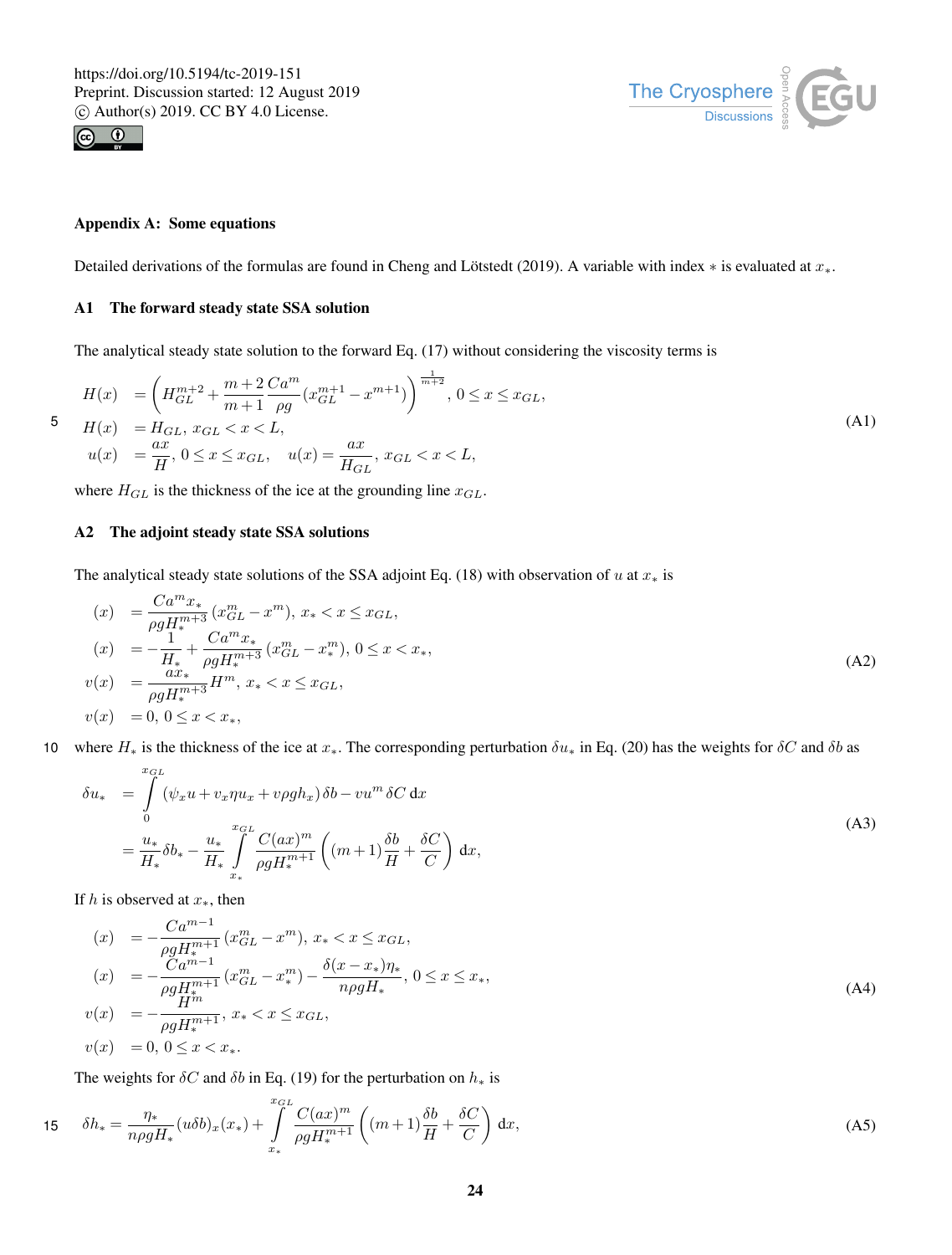



*Author contributions.* GC contributed most of the computations and GC and PL contributed equally to the theory and the writing of the paper.

*Competing interests.* The authors declare that they have no conflict of interest.

*Acknowledgements.* This work has been supported by Nina Kirchner's Formas grant 2017-00665 and the Swedish e-Science initiative 5 eSSENCE. Thomas Zwinger has been helpful with the adjoint FS solver in Elmer/Ice. Comments by Lina von Sydow have helped us improve a draft of the paper.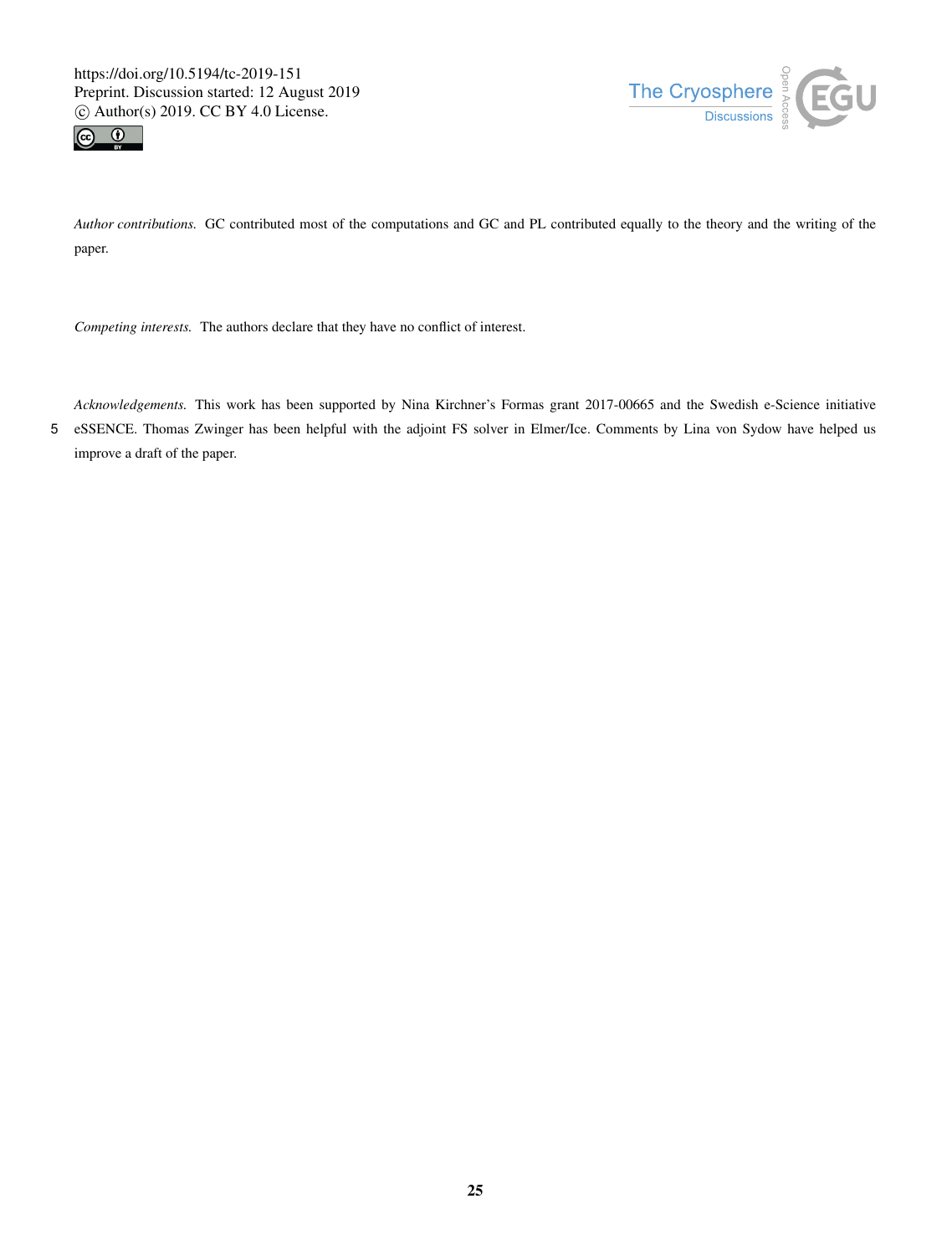



## References

- Baiocchi, C., Brezzi, F., and Franca, L. P.: Virtual bubbles and Galerkin-least-squares type methods (Ga. LS), Comp. Meth. Appl. Mech. Eng., 105, 125–141, 1993.
- Brondex, J., Gagliardini, O., Gillet-Chaulet, F., and Durand, G.: Sensitivity of grounding line dynamics to the choice of the friction law, J. 5 Glaciology, 63, 854–866, 2017.

Bulthuis, K., Arnst, M., Sun, S., and Pattyn, F.: Uncertainty quantification of the multi-centennial response of the Antarctic ice sheet to climate change, Cryosphere, 13, 1349–1380, 2019.

Cheng, G. and Lötstedt, P.: Parameter sensitivity analysis of dynamic ice sheet models, arXiv e-prints, arXiv:1906.08197, 2019.

Durand, G., Gagliardini, O., Favier, L., Zwinger, T., and Le Meur, E.: Impact of bedrock description on modeling ice sheet dynamics,

10 Geophys. Res. Lett., 38, L20 501, 2011.

Gagliardini, O., Zwinger, T., Gillet-Chaulet, F., Durand, G., Favier, L., de Fleurian, B., Greve, R., Malinen, M., Martín, C., Råback, P., Ruokolainen, J., Sacchettini, M., Schäfer, M., Seddik, H., and Thies, J.: Capabilities and performance of Elmer/Ice, a new generation ice-sheet model, Geosci. Model Dev., 6, 1299–1318, 2013.

Gillet-Chaulet, F., Gagliardini, O., Seddik, H., Nodet, M., Durand, G., Ritz, C., Zwinger, T., Greve, R., and Vaughan, D. G.: Greenland ice 15 sheet contribution to sea-level rise from a new-generation ice-sheet model, Cryosphere, 6, 1561–1576, 2012.

Gillet-Chaulet, F., Durand, G., Gagliardini, O., Mosbeux, C., Mouginot, J., Rémy, F., and Ritz, C.: Assimilation of surface velocities acquired between 1996 and 2010 to constrain the form of the basal friction law under Pine Island Glacier, Geophys. Res. Lett., 43, 10 311–10 321, 2016.

Gladstone, R. M., Warner, R. C., Galton-Fenzi, B. K., Gagliardini, O., Zwinger, T., and Greve, R.: Marine ice sheet model performance 20 depends on basal sliding physics and sub-shelf melting, Cryosphere, 11, 319–329, 2017.

Golub, G. H. and Loan, C. F. V.: Matrix Computations, Johns Hopkins University Press, Baltimore, 2nd edn., 1989.

Greve, R. and Blatter, H.: Dynamics of Ice Sheets and Glaciers, Advances in Geophysical and Environmental Mechanics and Mathematics  $(AGEM<sup>2</sup>)$ , Springer, Berlin, 2009.

Gudmundsson, G. H.: Transmission of basal variability to glacier surface, J. Geophys. Res., 108, 2003.

25 Isaac, T., Petra, N., Stadler, G., and Ghattas, O.: Scalable and efficient algorithms for the propagation of uncertainty from data through inference to prediction for large-scale problems with application to flow of the Antarctic ice sheet, J. Comput. Phys., 296, 348–368, 2015. Jay-Allemand, M., Gillet-Chaulet, F., Gagliardini, O., and Nodet, M.: Investigating changes in basal conditions of Variegated Glacier prior

to and during its 1982-1983 surge, Cryosphere, 5, 659–672, 2011.

Kyrke-Smith, T. M., Gudmundsson, G. H., and Farrell, P. E.: Relevance of detail in basal topography for basal slipperiness inversions: a case

30 study on Pine Island Glacier, Antarctica, Frontiers Earth Sci., 6, 33, 2018.

- Larour, E., Utke, J., Csatho, B., Schenk, A., Seroussi, H., Morlighem, M., Rignot, E., Schlegel, N., and Khazendar, A.: Inferred basal friction and surface mass balance of the Northeast Greenland Ice Stream using data assimilation of ICESat (Ice Cloud and land Elevation Satellite) surface altimetry and ISSM (Ice Sheet System Model), Cryosphere, 8, 2335–2351, 2014.
- Leguy, G. R., Asay-Davis, X. S., and Lipscomb, W. H.: Parameterization of basal friction near grounding lines in a one-dimensional ice sheet 35 model, Cryosphere, 8, 1239–1259, 2014.
	- MacAyeal, D. R.: Large-scale ice flow over a viscous basal sediment: Theory and application to Ice Stream B, Antarctica., J. Geophys. Res., 94, 4071–4078, 1989.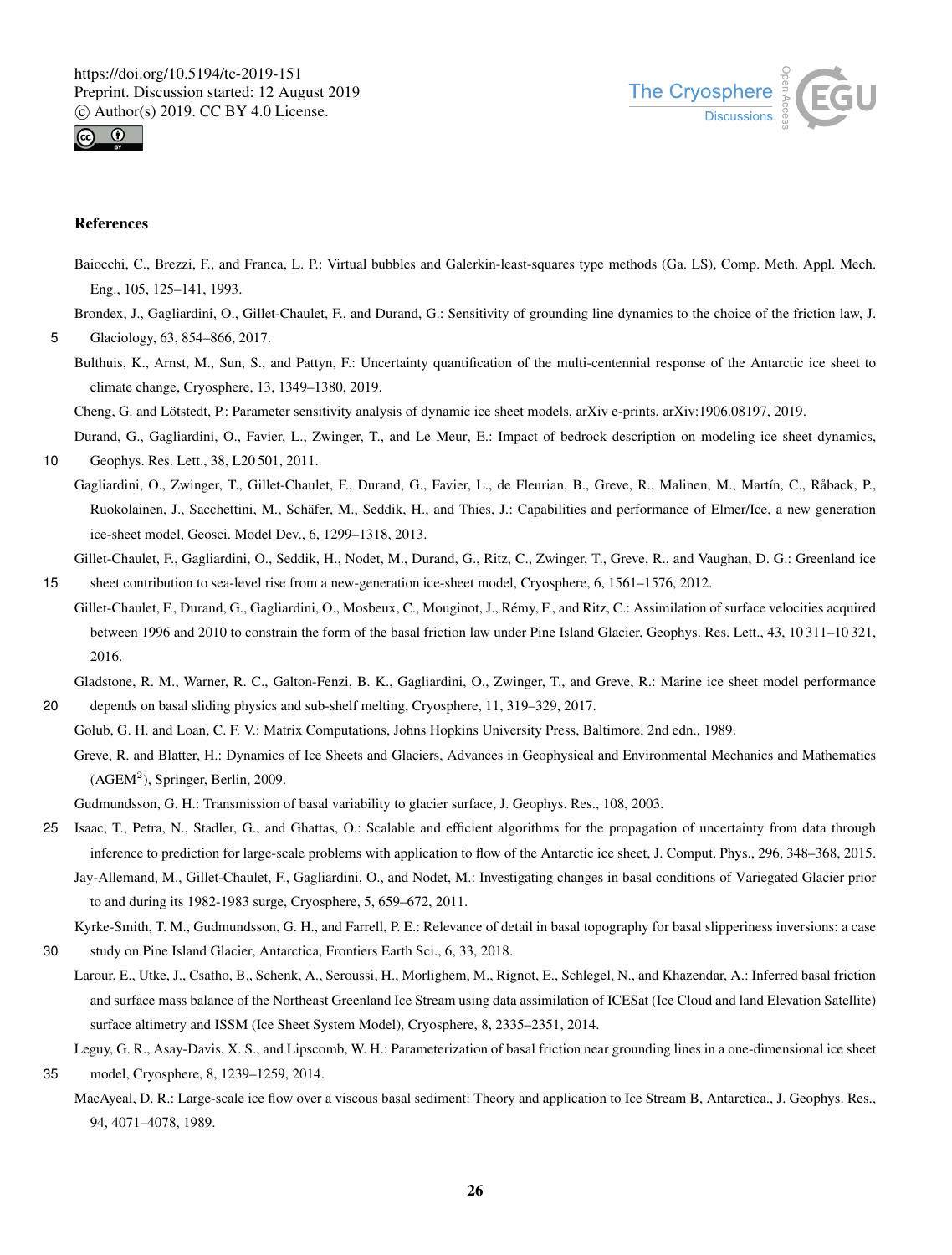



MacAyeal, D. R.: A tutorial on the use of control methods in ice sheet modeling, J. Glaciol., 39, 91–98, 1993.

Martin, N. and Monnier, J.: Adjoint accuracy for the full Stokes ice flow model: limits to the transmission of basal friction variability to the surface, Cryosphere, 8, 721–741, 2014.

Morlighem, M., Seroussi, H., Larour, E., and Rignot, E.: Inversion of basal friction in Antarctica using exact and incomplete adjoints of a 5 high-order model, J. Geophys. Res.: Earth Surf., 118, 1–8, 2013.

- Mosbeux, C., Gillet-Chaulet, F., and Gagliardini, O.: Comparison of adjoint and nudging methods to initialise ice sheet model basal conditions, Geosci. Model. Dev., 9, 2549–2562, 2016.
- Pattyn, F., Schoof, C., Perichon, L., Hindmarsh, R. C. A., Bueler, E., de Fleurian, B., Durand, G., Gagliardini, O., Gladstone, R., Goldberg, D., Gudmundsson, G. H., Huybrechts, P., Lee, V., Nick, F. M., Payne, A. J., Pollard, D., Rybak, O., Saito, F., and Vieli, A.: Results of the

10 Marine Ice Sheet Model Intercomparison Project, MISMIP, Cryosphere, 6, 573–588, 2012. van Pelt, W. J. J., Oerlemans, J., Reijmer, C. H., Pettersson, R., Pohjola, V. A., Isaksson, E., and Divine, D.: An iterative inverse method to estimate basal topography and initialize ice flow models, Cryosphere, 7, 987–1006, 2013.

Petra, N., Zhu, H., Stadler, G., Hughes, T. J. R., and Ghattas, O.: An inexact Gauss-Newton method for inversion of basal sliding and rheology parameters in a nonlinear Stokes ice sheet model, J. Glaciol., 58, 889–903, 2012.

- 15 Schannwell, C., Drews, R., Ehlers, T. A., Eisen, O., Mayer, C., and Gillet-Chaulet, F.: Kinematic response of ice-rise divides to changes in oceanic and atmospheric forcing, Cryosphere Discuss., 2019.
	- Schlegel, N.-J., Seroussi, H., Schodlok, M. P., Larour, E. Y., Boening, C., Limonadi, D., Watkins, M. M., Morlighem, M., and van den Broeke, M. R.: Exploration of Antarctic Ice Sheet 100-year contribution to sea level rise and associated model uncertainties using the ISSM framework, Cryosphere, 12, 3511–3534, 2018.
- 20 Schoof, C.: Ice-sheet acceleration driven by melt supply variability, Nature, 468, 803–806, 2010. Seddik, H., Greve, R., Sakakibara, D., Tsutaki, S., Minowa, M., and Sugiyama, S.: Response of the flow dynamics of Bowdoin Glacier, northwestern Greenland, to basal lubrication and tidal forcing, J. Glaciol., pp. 1–14, 2019.
	- Sergienko, O. and Hindmarsh, R. C. A.: Regular patterns in frictional resistance of ice-stream beds seen by surface data inversion, Science, 342, 1086–1089, 2013.
- 25 Shannon, S. R., Payne, A. J., Bartholomew, I. D., van den Broeke, M. R., Edwards, T. L., Fettweis, X., Gagliardini, O., Gillet-Chaulet, F., Goelzer, H., Hoffman, M. J., Huybrechts, P., Mair, D. W. F., Nienow, P. W., Perego, M., Price, S. F., Smeets, C. J. P. P., Sole, A. J., van de Wal, R. S. W., and Zwinger, T.: Enhanced basal lubrication and the contribution of the Greenland ice sheet to future sea–level rise, Proc. Nat. Acad. Sci. USA, 110, 14 156–14 161, 2013.

Smith, R. C.: Uncertainty Quantification. Theory, Implementation, and Applications, Society for Industrial and Applied Mathematics,

30 Philadelphia, 2014.

Sole, A. J., Mair, D. W. F., Nienow, P. W., Bartholomew, I. D., King, I. D., Burke, M. A., and Joughin, I.: Seasonal speedup of a Greenland marine-terminating outlet glacier forced by surface melt-induced changes in subglacial hydrology, J. Geophys. Res., 116, F03 014, 2011.

- Sun, S., Cornford, S. L., Liu, Y., and Moore, J. C.: Dynamic response of Antarctic ice shelves to bedrock uncertainty, Cryosphere, 8, 1561– 1576, 2014.
- 35 Tsai, V. C., Stewart, A. L., and Thompson, A. F.: Marine ice-sheet profiles and stability under Coulomb basal conditions, Journal of Glaciology, 61, 205–215, 2015.